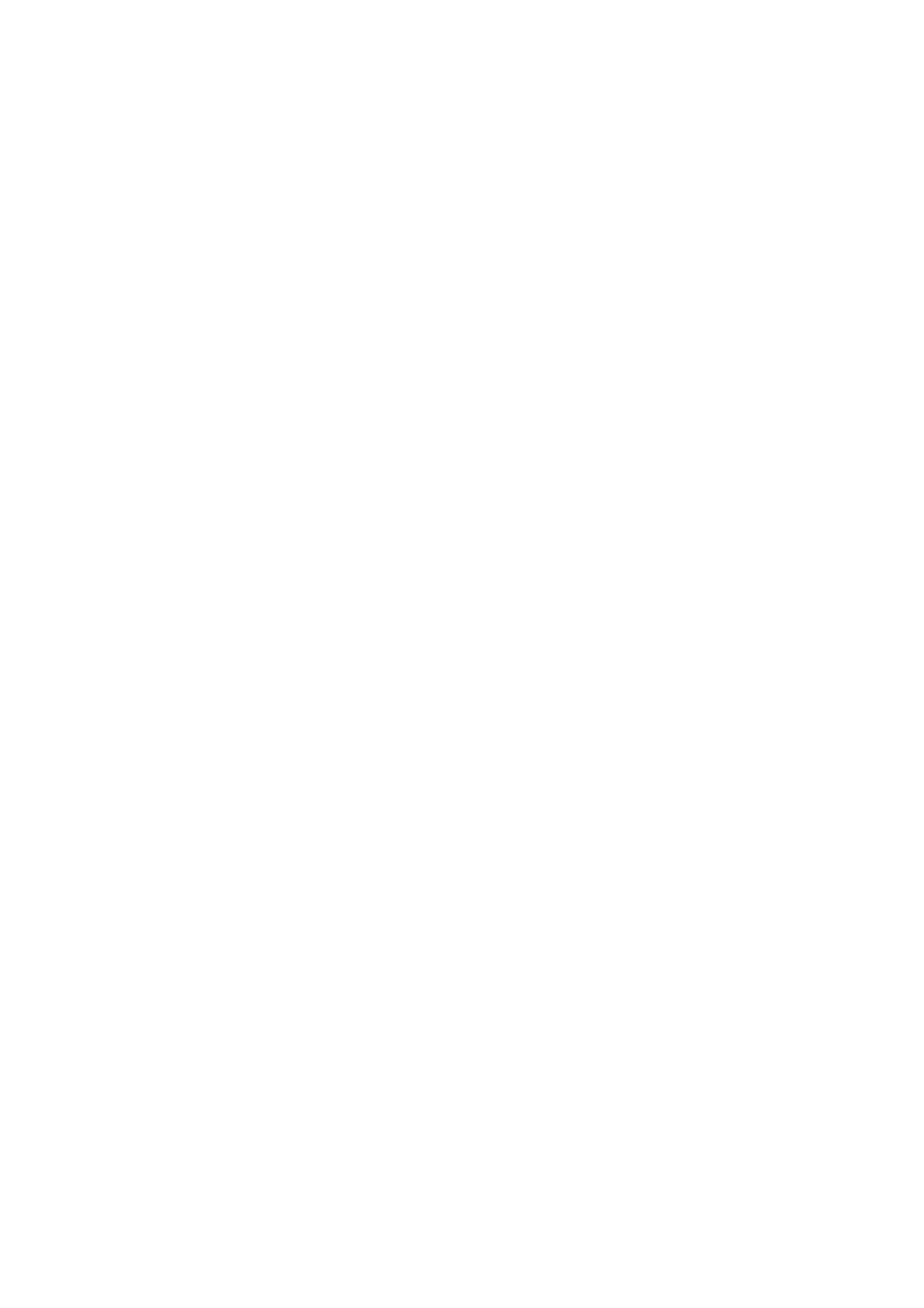### **Abstract**

Eva Nylund. 2003. Cadmium uptake in willow (*Salix viminalis* L.) and spring wheat (*Triticum aestivum* L.) in relation to plant growth and Cd concentration in soil solution. Swedish University of Agriculture Sciences. Department of Soil Sciences.

The cadmium (Cd) concentration in agricultural soils has increased during the last decades. This toxic heavy metal is allocated to edible plant parts and moves upwards in the food chain, e.g. via cereals and vegetables. Plant uptake has been investigated in many species. For wheat, most studies have focused on the concentration in the grain, not, as in this study, on total uptake.

The aim of this project was to determine the uptake of cadmium (Cd) in clone 78183 of willow (*Salix viminalis* L.) and two spring wheat (*Triticum aestivum* L.) cultivars, cv Dragon and cv Vinjett, as a function of both crop growth parameters, and Cd concentration in the growth medium. The correlation between Cd concentration in the soil and in the soil solution was also investigated. The concentrations in the growth medium were within the range of naturally occurring concentrations of Swedish agricultural land.

The experiment was carried out as a pot experiment under controlled conditions in a growth chamber. A blend of vermiculite, perlite, fine sand and fine gravel was used as growth medium, which was applied with cadmium sulphate to the concentrations of 0.00,  $0.10$ , 0.25 and 0.40 µg Cd  $g^{-1}$  dry soil respectively. Nutrients were supplied at an addition rate of 0.15 day<sup>-1</sup> (i.e. the amount increased with 15% per day) to maintain the crop growth rate at steady state. Plant biomass above and below ground was measured by three harvests. The time of the experiment was six weeks. The concentration of Cd in the plants, soil and soil solution was analysed.

Cd uptake in plants was correlated to the Cd concentration in soil and in soil solution. Both species increased their uptake with increasing soil concentrations, but there was no significant difference in total uptake between the crops. Plant biomass production also affected the Cd uptake. When plants were grown in soil with the same concentration of Cd, the amount of Cd in the plant increased as the biomass increased. However, there was a difference between species. *S. viminalis* showed to be more efficient in taking up Cd per unit of biomass compared to the spring wheat cultivars. In *S. viminalis*, the amount of Cd in the leaves was higher than that in the roots and stems. On the contrary, roots of Dragon and Vinjett had higher amounts of Cd than the shoots.

The duration of growth, as well as concentration in the soil, influenced the uptake of Cd. Plants grown in low soil concentration for a long period may take up the same amount of Cd as plants grown in a high soil concentration during a shorter period. The conclusions were that the plant uptake increased as the concentration in the soil solution increased as well as the duration in time influenced the amount of Cd taken up. These results may be used for development of simulation models to predict plant uptake and to test the ability of plants to clean contaminated soils.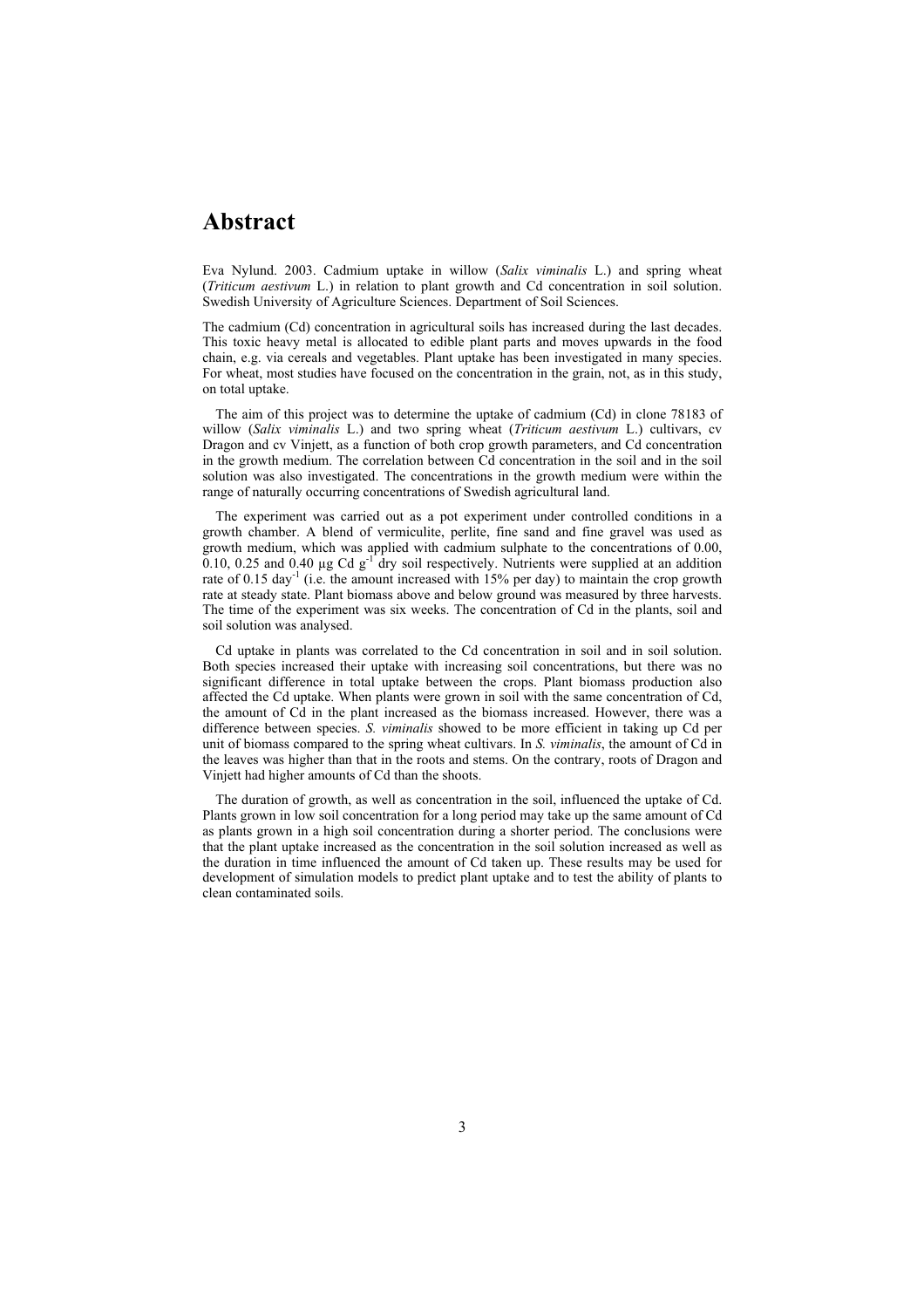# **Sammanfattning**

Kadmiuminnehållet (Cd) i åkermark har ökat under de senaste decennierna. Denna giftiga tungmetall allokeras till ätbara växtdelar och vandrar uppåt i näringskedjan t.ex. via vegetabilier. Upptaget av Cd i växter har undersökts för flera arter. Vad gäller vete har fokus legat på metallkoncentrationen i kärnan och inte som i denna studie, det totala upptaget.

Syftet med detta projekt var att bestämma upptaget av kadmium (Cd) hos korgvide (*Salix viminalis* L.) klon 78183 och de två vårvetesorterna Dragon och Vinjett (*Triticum aestivum* L.) som en funktion av tillväxtparametrar och kadmiumkoncentration i odlingsmediet. Sambandet mellan koncentrationen i odlingsmediet och i marklösningen undersöktes också. Till skillnad från många andra laboratorieförsök var koncentrationerna i odlingsmediet var i samma storleksordning som i den svenska åkermarken.

Försöket utfördes som ett krukexperiment i klimatkammare under kontrollerade förhållanden. Odlingsmediet bestod av en blandning av vermikulit, perlit, fingrus och finsand. Kadmiumsulfat var tillsatts till koncentrationerna 0,00, 0,10, 0,25 och 0.40 µg Cd  $g^{-1}$  torrsubstans. Mineralnäring tillsattes i en relativ tillförselhastighet av 0.15 dag<sup>-1</sup> (d.v.s. mängden näring ökades med 15% per dag) för att få plantornas tillväxthastighet i "steady state". Tre skördar utfördes där ovan- och underjordisk växtbiomassa bestämdes och Cd koncentrationen i plantorna, odlingsmediet och marklösningen analyserades. Den tredje skörden ägde rum efter fyra respektive fem veckor för korgvide och vete.

Resultaten visade att upptaget av kadmium i växten var korrelerat till koncentrationen i odlingssubstratet såväl som i marklösningen. Båda arterna ökade sitt upptag med ökande substratkoncentration, och det fanns inga signifikanta skillnader i totalt upptag mellan grödorna. Upptaget befanns vara beroende av biomassaproduktionen då mängden Cd i växten ökade med ökad biomassa vid odling i lika Cd-koncentrationer. *S. viminalis* visade sig vara mer effektiv i sitt upptag per viktsenhet i jämförelse med vetesorterna. De båda arterna allokerade Cd olika. *S. viminalis* hade, relativt sett, större mängd Cd i bladen än i rot och stam. Vårvetesorterna å andra sidan hade större mängd Cd i rötterna än i skotten.

 Både växtperiodens längd och kadmiumhalten i marken visade sig vara viktig för kadmiumupptaget. Plantor odlade i substrat med låg Cd-koncentration under en lång period tog upp samma mängd Cd som växter odlade i hög markkoncentration under en kort tidsperiod. Slutsatserna var att växternas upptag ökade med både ökande koncentration i odlingsmediet samtidigt som växtperiodens längd hade inflytande på hur stor mängd Cd som togs upp. Resultaten kan användas för att utveckla simuleringsmodeller, t.ex. för att förutspå växters upptag och att testa växters förmåga att rena kontaminerade marker.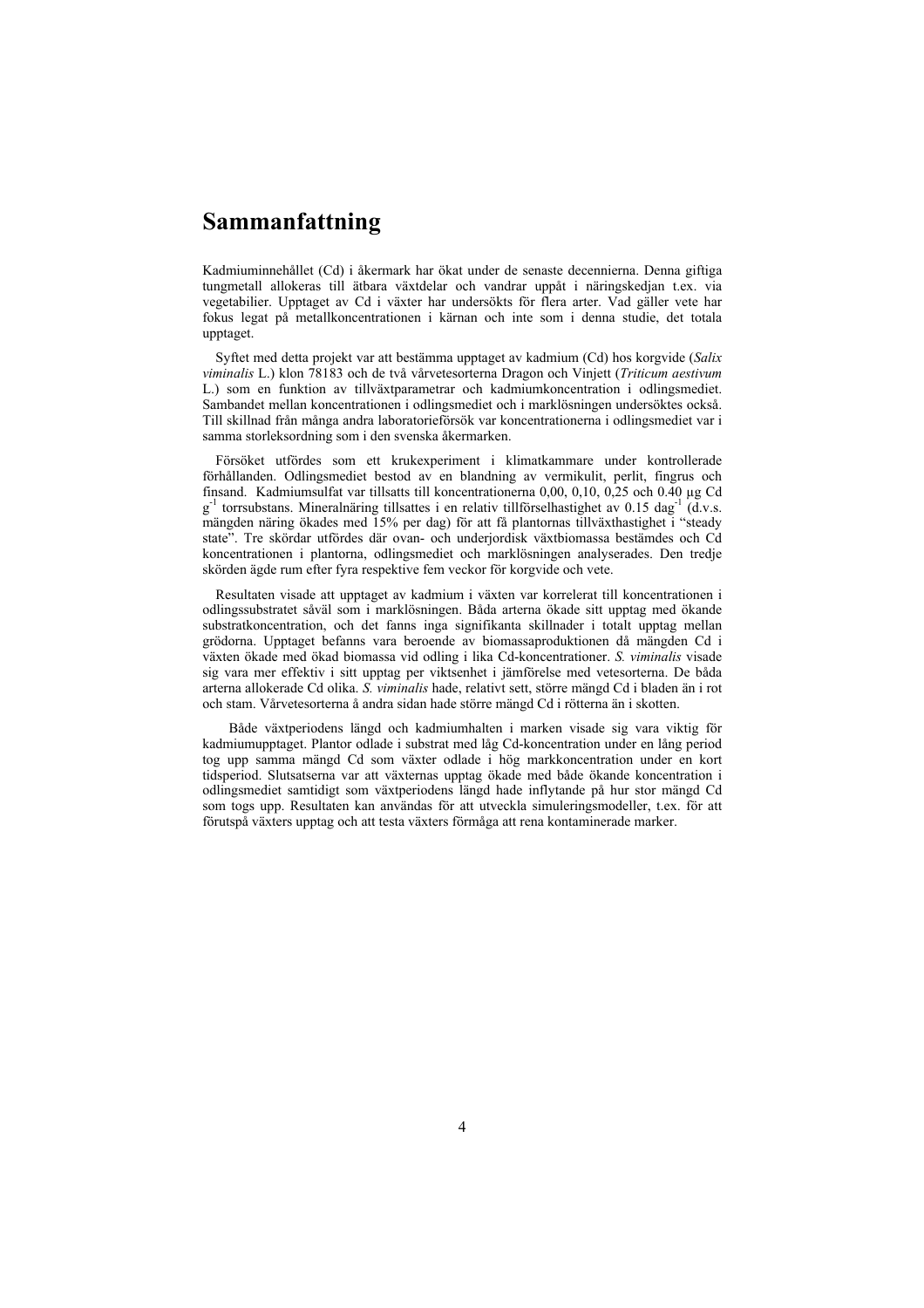# **Preface**

This project constitutes the final assignment in my studies required for the degree of Master of Science (MSc) in Agriculture with specialisation in plant/soil science. The choice of subject was mainly crop production and plant nutrition. During these courses arose the questions of why and how cadmium is taken up in plants, and the search for answers led to this project.

Several studies of Cd uptake have been performed on *Salix* and wheat separately, but the issue has not been fully answered. Models have been developed for simulation of Cd uptake in *Salix viminalis* (L.) (Palm, 1996; Blombäck, 2002). In the present study, both willow and spring wheat were grown, to discover whether there are differences between them according to uptake, allocation pattern and growth. It is hoped that the results will be of value for future investigations and to the further development of models for Cd uptake in crops.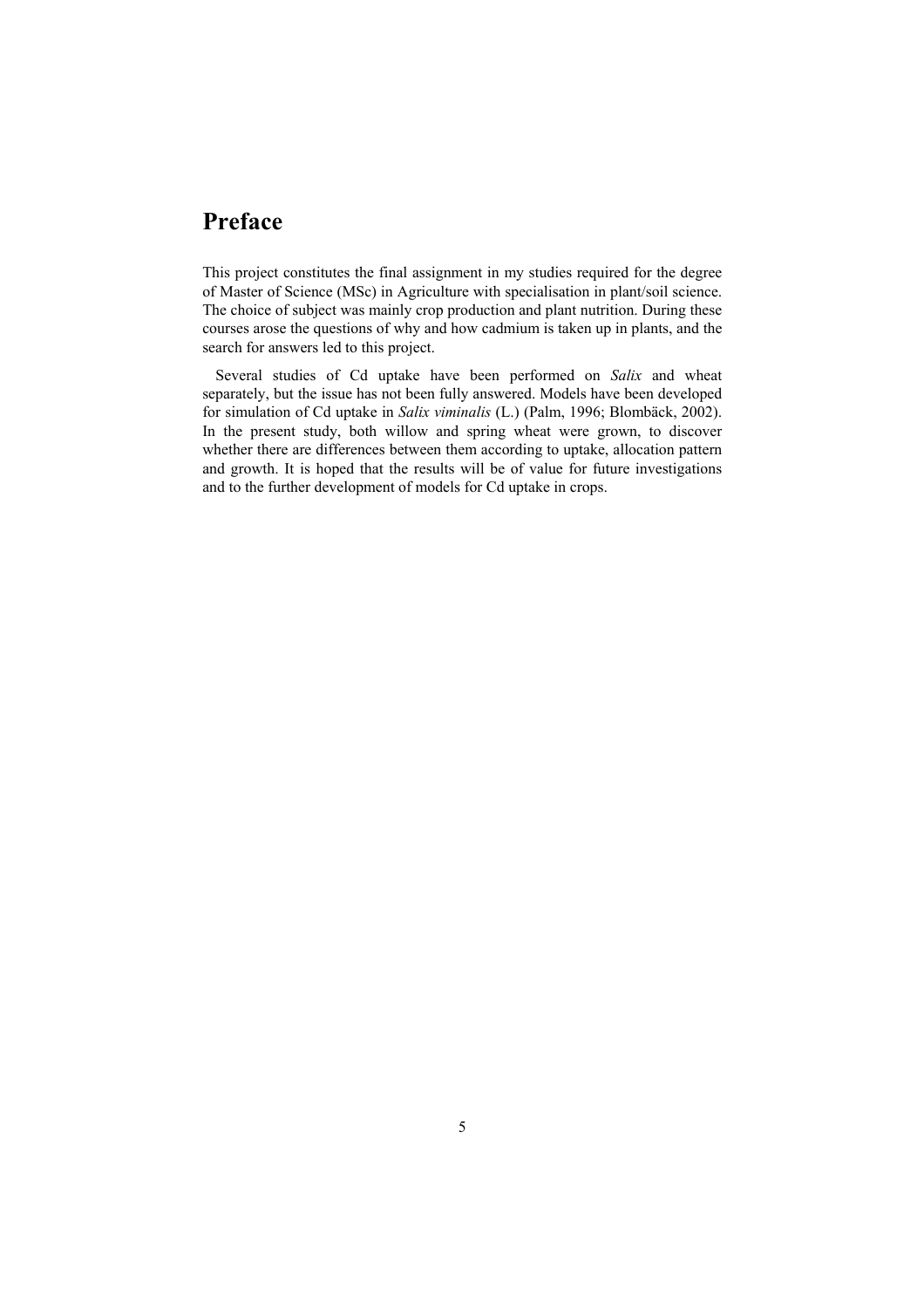# **Contents**

**Introduction, 7**  Aim and hypothesis, 8 **Background, 9**  Availability of cadmium, 9 Uptake of cadmium, 9 Allocation of cadmium, 10 **Materials and Methods, 12**  Pre-treatments, 13 *Growth medium, 13 Plant material, 13*  Experiment, 14 Statistical analyses, 15 **Results, 16**  Experiment, 16 *Properties of growth medium, 16*  Growth, 17 Uptake of cadmium, 18 **Discussion, 24**  Growth, 24 Uptake of cadmium, 25 Allocation, 26 **Conclusion, 27 Further research, 27 References, 28 Acknowledgements, 31**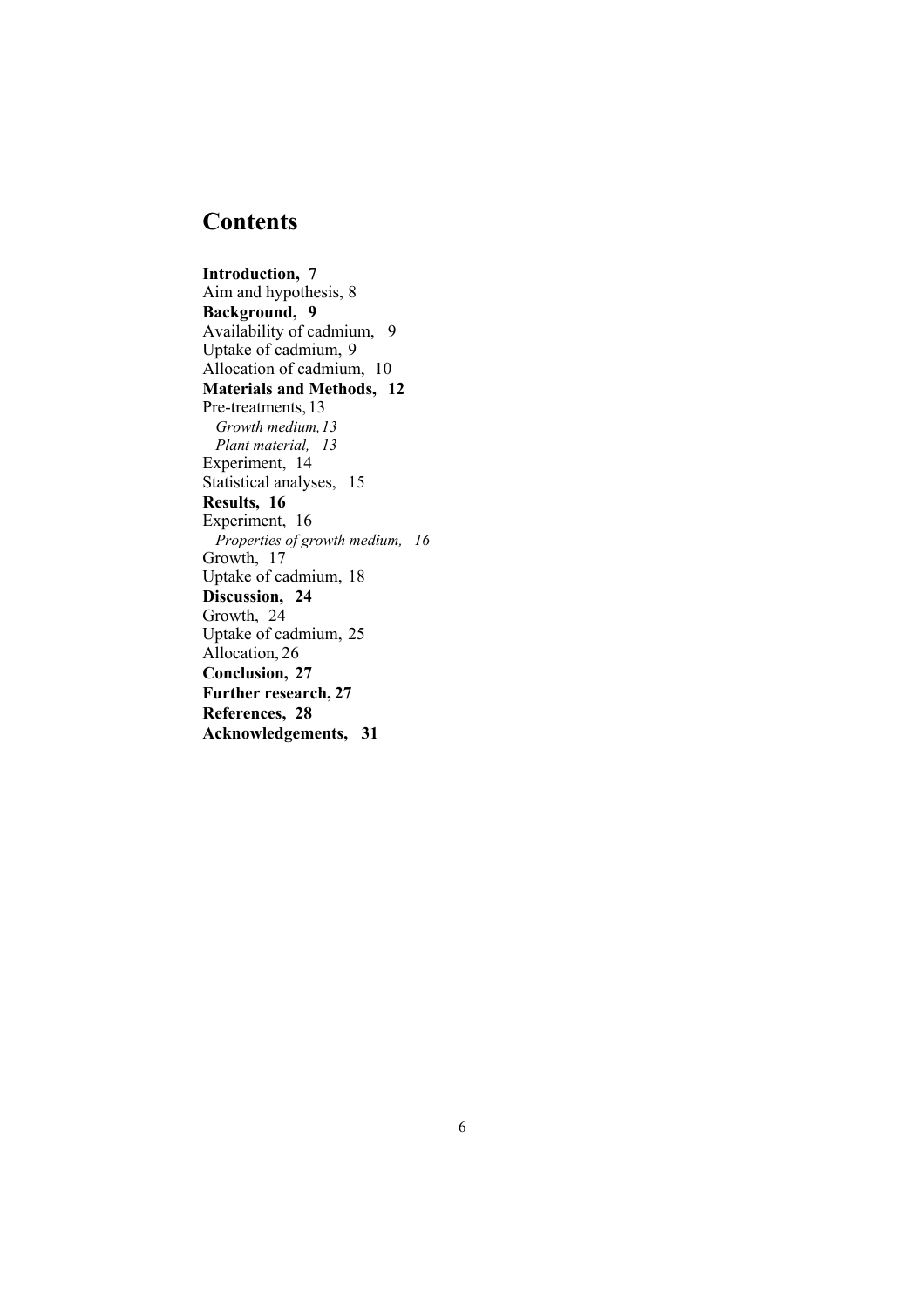### **Introduction**

Cadmium (Cd) is known to accumulate in agricultural soils and in food, and this issue has been intensely discussed since the 1980s. Cd is allocated to edible plant parts and moves upwards in the food chain, *e.g. via* vegetables and cereals. The heavy metal is toxic for both animals, including humans, and plants in large doses, due to its effect on enzyme activity. In animals, it may lead to kidney disorder and osteoporosis (brittleness of the bones). In plants, iron metabolism may be disturbed, which causes chlorosis and inhibition of electron transport in the photosynthetic process (Mengel & Kirby, 1982; Nationalencyklopedin, 1993a). In a new regulation the European Commission (2001) has set the maximum permissible concentration of Cd in cereals at 0.1  $\mu$ g g<sup>-1</sup> wet mass. Bran, germ, wheat grain and rice may have a Cd content of 0.2  $\mu$ g g<sup>-1</sup> wet mass.

Some soil parent material contributes to a high background content of the soil, since Cd occurs naturally in minerals of igneous and sedimentary rocks at a level of 0.08–0.5 µg g-1 (Nationalencyklopedin, 1993a; Ross, 1994). Usually, Cd occurs together with Zn, in zincblende especially, at a concentration of 0.05–0.8%. Pure Cd minerals are rare and of no economic value. A large percentage of the agricultural soils of the world are today contaminated by Cd that originates from anthropogenic sources, such as combustion gases from industry, sludge, manure and mineral fertiliser made from raw phosphate, which often contain Cd.

In Sweden, the average concentration of Cd in the plough layer (0–20 cm) of agricultural soils is 0.23  $\mu$ g g<sup>-1</sup> dry soil, and 80% of all Swedish agricultural soils have a concentration of  $0.1-0.37 \mu g g^{-1}$  dry soil (Eriksson *et al.*, 1997). Most of the subsoils of Sweden have a value below 0.11  $\mu$ g g<sup>-1</sup> dry soil. High amounts of Cd in both topsoil and subsoil were found in southern Skåne, in the county of Östergötland and in the area around Lake Storsjön in the county of Jämtland, where correlations were found between the Cd content in the soil and that in the parent material. The lowest concentrations of Cd in agricultural soil were found in the forest areas of Sweden and on the plains near Lake Vänern and the West Coast. Elsewhere in Europe, *i.e.* France and the Netherlands, the average content in agricultural soil is 0.39  $\mu$ g g<sup>-1</sup> dry soil and 0.32–0.87  $\mu$ g g<sup>-1</sup> dry soil, respectively (Ministry of Social Affairs, Public Health and the Environment, 1999). These values are representative for most countries in Europe. A survey of the podsol soils of Swedish forests, made by Andersson *et al.* (1991), showed that the average Cd concentration of the mor layer was  $0.64 \mu g$  Cd  $g^{-1}$  dry soil. The Cd derives from atmospheric deposition and from the litter of trees that have allocated Cd to the leaves/needles.

To minimise the addition of Cd to agricultural soils, some producers of mineral fertilisers use raw phosphate low in Cd, *e.g*. Hydroagri (2003). In Sweden, farmers' organisations and cereal industries have recommended the use of fertilisers with low amounts of Cd (Cerealia, 2003; Lantbrukarnas Riksförbund, 2003; Svenskt sigill, 2003). The Swedish government prohibited in 2001 (Naturvårdsverket, 2001 SNFS 2001:5) the spreading of sewage sludge on agricultural land if the soil contained more than 0.4  $\mu$ g Cd g<sup>-1</sup> dry soil, since sludge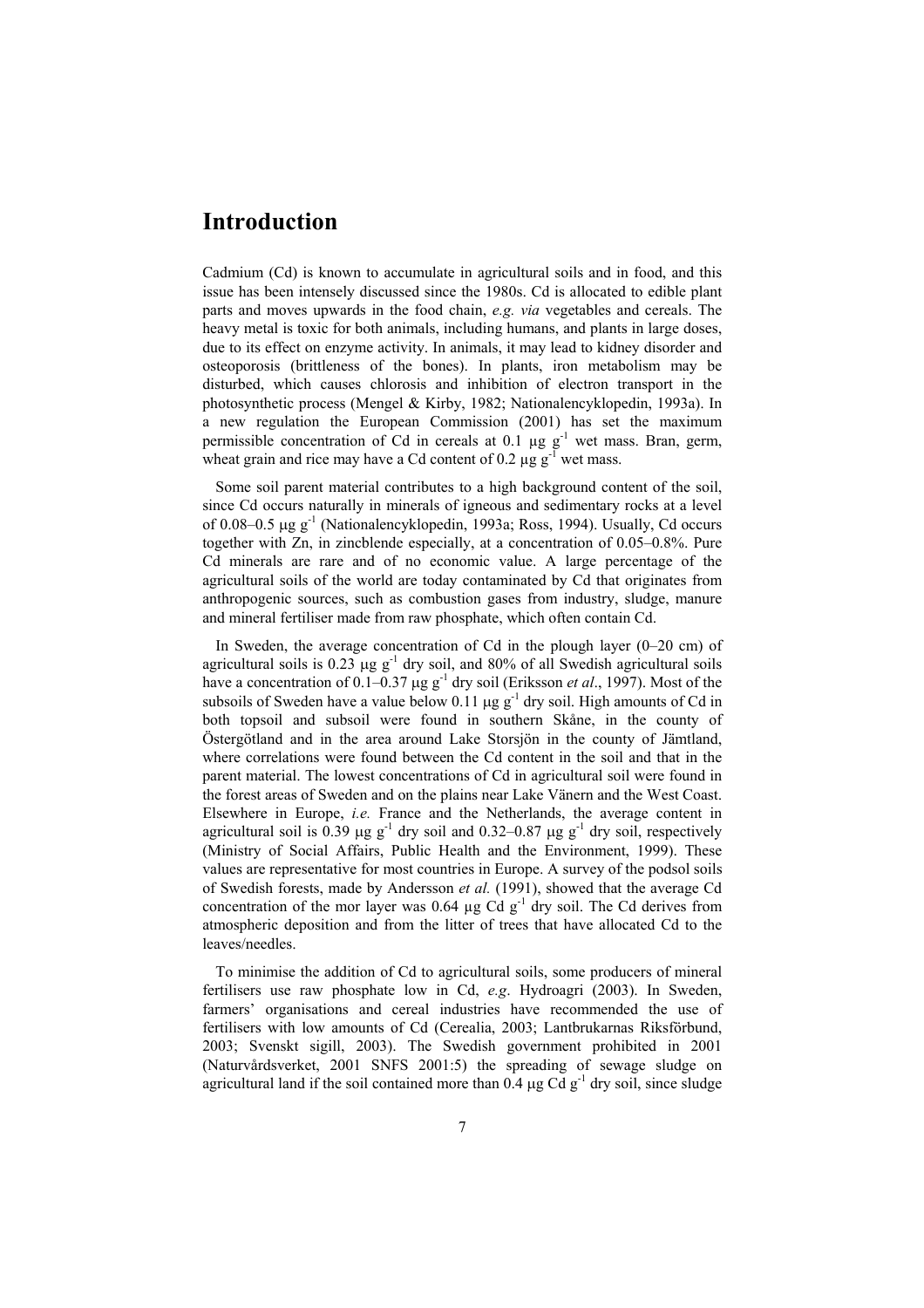is regarded as a major source of Cd to agricultural soils. In Europe, the European Economic Community (EEC) promulgated directives on limits to discharges and emissions of Cd in air, water, sewage sludge and agricultural use (Ministry of Social Affairs, Public Health and the Environment, 1999).

### **Aim and hypothesis**

The aim of this project was to determine cadmium (Cd) uptake in one clone of willow (*Salix viminalis* L.) and two spring wheat (*Triticum aestivum* L.) cultivars, as a function of crop growth as well as of Cd concentration in the growth medium.

The following hypotheses were tested:

- That Cd uptake by the plant is proportional to Cd concentration in soil solution.
- That Cd concentration in soil solution is proportional to Cd content in the soil
- That Cd uptake is proportional to the rate of root growth
- That Cd uptake is to a greater extent related to root growth than to total plant growth.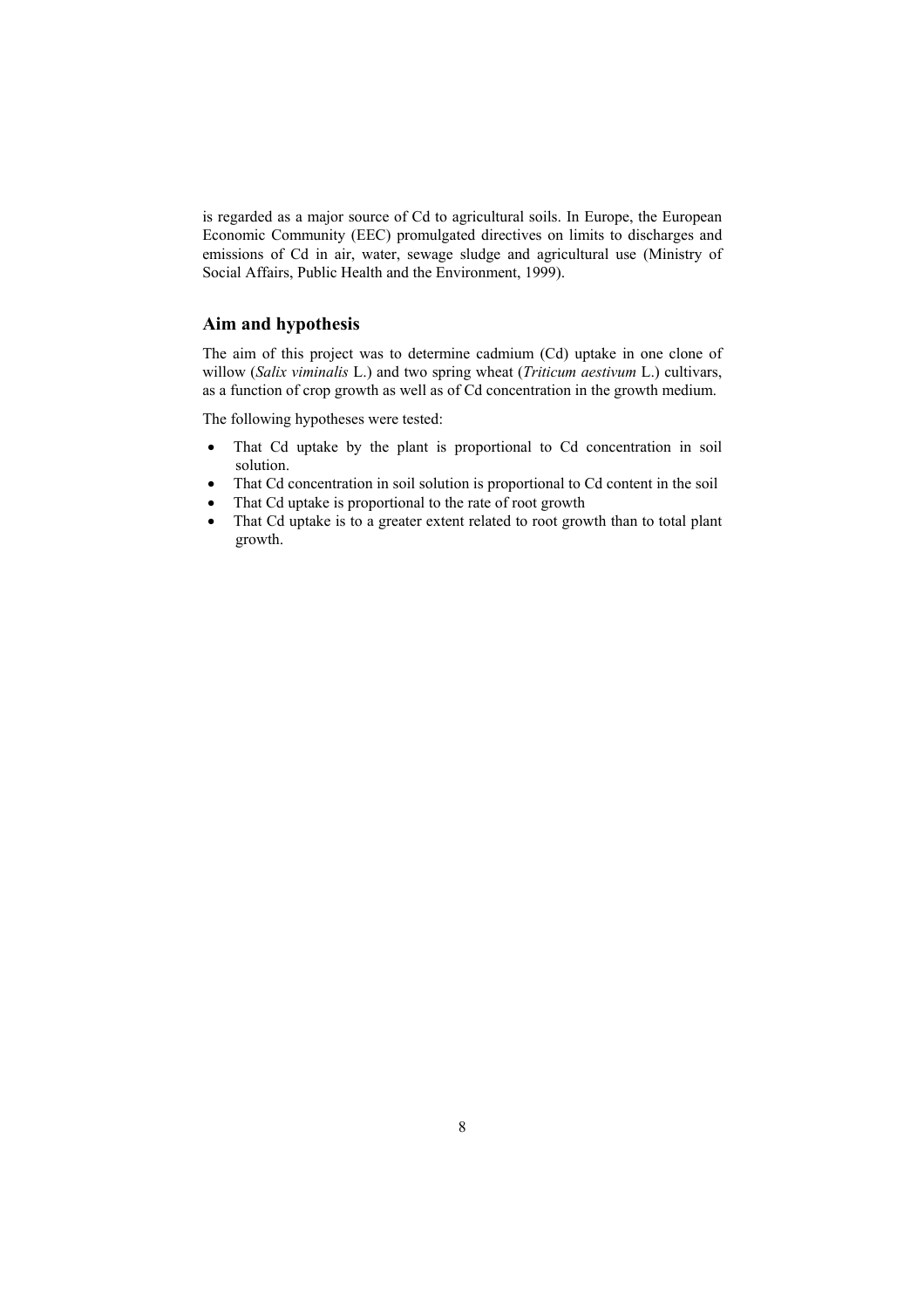### **Background**

### **Availability of cadmium**

There are various hypotheses concerning how plant uptake of cadmium is correlated to soil properties and Cd concentration in the soil solution. Experiments have shown that soil properties such as soil *p*H, clay content and organic matter (OM) influence the solubility of Cd and thereby its availability to plants (Eriksson, 1990; Eriksson *et al.*, 1996). The higher is the concentration in soil and soil solution, the higher the uptake may be. At low *p*H, Cd is exchanged from its binding sites on soil particles by hydrogen and aluminium ions and dissolved in the soil solution (*e.g.* Garcia-Miragaya & Page, 1978). The solubility declines as *p*H rises from acid to neutral, owing to the adsorption of Cd on OM and clay minerals (Eriksson, 1990; McBride, 1995). Clay particles have negatively charged surfaces that may adsorb the cation of Cd  $(Cd^{2+})$  to a large degree (Garcia-Miragaya & Page, 1978), but the phenol and carboxylic groups of organic matter have been shown to be more effective in adsorbing Cd and in making it unavailable to plants (Eriksson, 1990). An increase in the amounts of both OM and clay content decreases the amount of soluble cadmium in soil solution, owing to the greater number of available binding sites (Eriksson, 1990; Del Castillo & Chardon 1995). Eriksson (1990) suggests that peat forms strong organic complexes with Cd, which are more important to the adsorption capacity of the soil than is the general increase in cation exchange capacity (CEC) when adding peat. Haghiri (1974) and Levi-Minzi *et al.*, (1976) considered, however, decreasing Cd uptake to be an effect of the high CEC of organic matter.

The dissolved Cd occurs mainly as  $Cd^{2+}$  but may also occur as complexes with small or large organic molecules, dispersed metal colloids such as hydroxy polymers of Fe and Al, as well as inorganic complexes such as CdCl<sup>+</sup>, CdCl<sub>2</sub> and  $C dSO<sub>4</sub>$ . In addition to  $Cd<sup>2+</sup>$ , the latter complexes may be taken up by plants (quoted in Singh & McLaughlin, 1999).

The Cd concentration of the soil solution is correlated to the adsorbed amount of Cd on the binding sites, and this interaction can be described by a Langmuir isotherm (McBride, 1995). The Langmuir isotherm is defined as the relation between the adsorbed amount of Cd and the concentration in the solution, stated for constant soil parameters (Nationalencyklopedin, 1993b; McBride, 1995). The adsorption increases with increasing concentration in the soil solution, but will asymptotically reach saturation value. As organic matter disappears from the soil, the equilibrium concentration in soil solution increases, owing to the decrease of the adsorption maximum.

### **Uptake of cadmium**

There are many hypotheses to explain Cd uptake. Some researchers consider that uptake is active, but most evidence points to the hypothesis of passive uptake (quated in Greger & Landberg, 1996). Active transport across cell membranes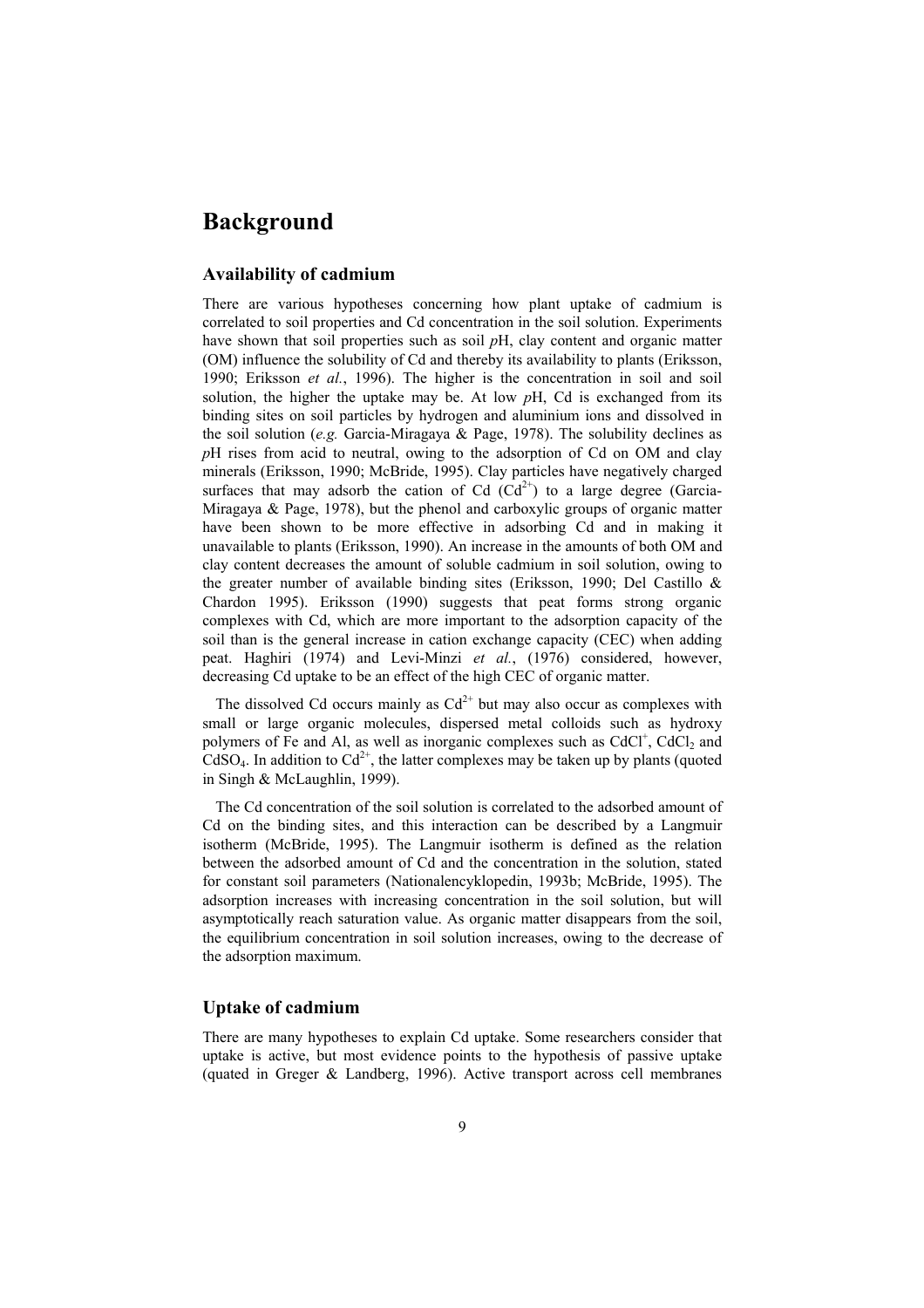depends on metabolic energy (adenosine triphosphate, ATP) to transport ions via carriers, which are molecules that serve as binding sites (Mengel  $\&$  Kirby, 1982; Marschner, 1995). Each carrier has affinity to a certain ion and regulates the content within the plant. Passive uptake, on the other hand, is independent of ATP (Larcher, 1995; Marschner, 1995). Cell walls in root epidermis and apoplast have apparent free spaces (AFS) of macro- and micropores, where passive ion uptake takes place. The macropores, called water free spaces (WFS), are freely accessible to ions as well as uncharged molecules. The micropores, called Donnan free spaces (DFS), have carboxylic groups (R-COO<sup>-</sup>) that attract cations and serve as cation exchangers, while anions are repelled. The number of cation exchange sites, (CEC), varies among species (Marschner, 1995). Generally, the CEC per unit mass of dicotyledons is much higher than that of monocotyledons. The effective CEC of AFS decreases with decreasing external *p*H, owing to the adsorption of hydrogen ions at the binding sites.

Passive uptake of ions is affected by the valency and radius of the ion (Marschner, 1995). Uptake increases with decreasing valency of the ion; therefore the cell may more easily take up ions of low electric valency and uncharged molecules. The order of uptake is as follows:

Uncharged molecules  $>$  Cat<sup>+</sup>  $>$  An<sup>-</sup>  $>$  Cat<sup>2+</sup>  $>$  An<sup>2-</sup> $>$  Cat<sup>3+</sup>  $>$  An<sup>3-</sup>

The rate of both active and passive nutrient transport through the cell membranes can be described by the Michaelis-Menten equation (Eq. 1), and depends on the two factors  $V_{\text{max}}$  and  $K_{\text{m}}$  (Maschner, 1995).  $V_{\text{max}}$  is the capacity factor, which denotes the maximum rate of transport when all available binding sites (carriers) are loaded. The second factor,  $K<sub>m</sub>$ , is the Michaelis-Menten constant, equal to the ion concentration given when the transport rate is half of  $V_{\text{max}}$ . The rate of transport (*v*) also depends on the ion concentration of the substrate  $(C_s)$ . The uptake rate is independent of the source of the element, as long as the concentration remains constant.

$$
v = (V_{\text{max}} C_s) / (K_{\text{m}} + C_s) \tag{Eq. 1}
$$

Plants in general accumulate  $0.05-2 \mu g C d g^{-1} DM$  (Kabata-Pendias & Pendias 1992). The Cd-concentration in clones of *S. viminalis* has been estimated at 0.01– 2.2  $\mu$ g g<sup>-1</sup> in the wood of the stem, and accumulation may be up to 20 g Cd ha<sup>-1</sup> year-1 (Greger & Landberg, 1994; Östman, 1996). From experiments, the Cd uptake of *Salix* spp. and wheat is known to increase as the Cd concentration in the soil solution increases (Eriksson, 1990; Greger & Landberg, 1996). However, the percentage of Cd taken up decreases, *i.e*. the efficiency (Cd taken up in relation to Cd supplied) of uptake declines with increased external concentration (Greger & Landberg, 1996). The toxic threshold of the soil solution has been identified as 0.5 mg Cd dm<sup>-3</sup> (quoted in Dickinsson *et al.*, 1994).

### **Allocation of cadmium**

It is hypothesised that the transport of Cd within the plant occurs in the xylem as it follows water transport upwards in the xylem (Greger & Landberg, 1996). The effects of transpiration on Cd uptake have both been confirmed (Hardiman, &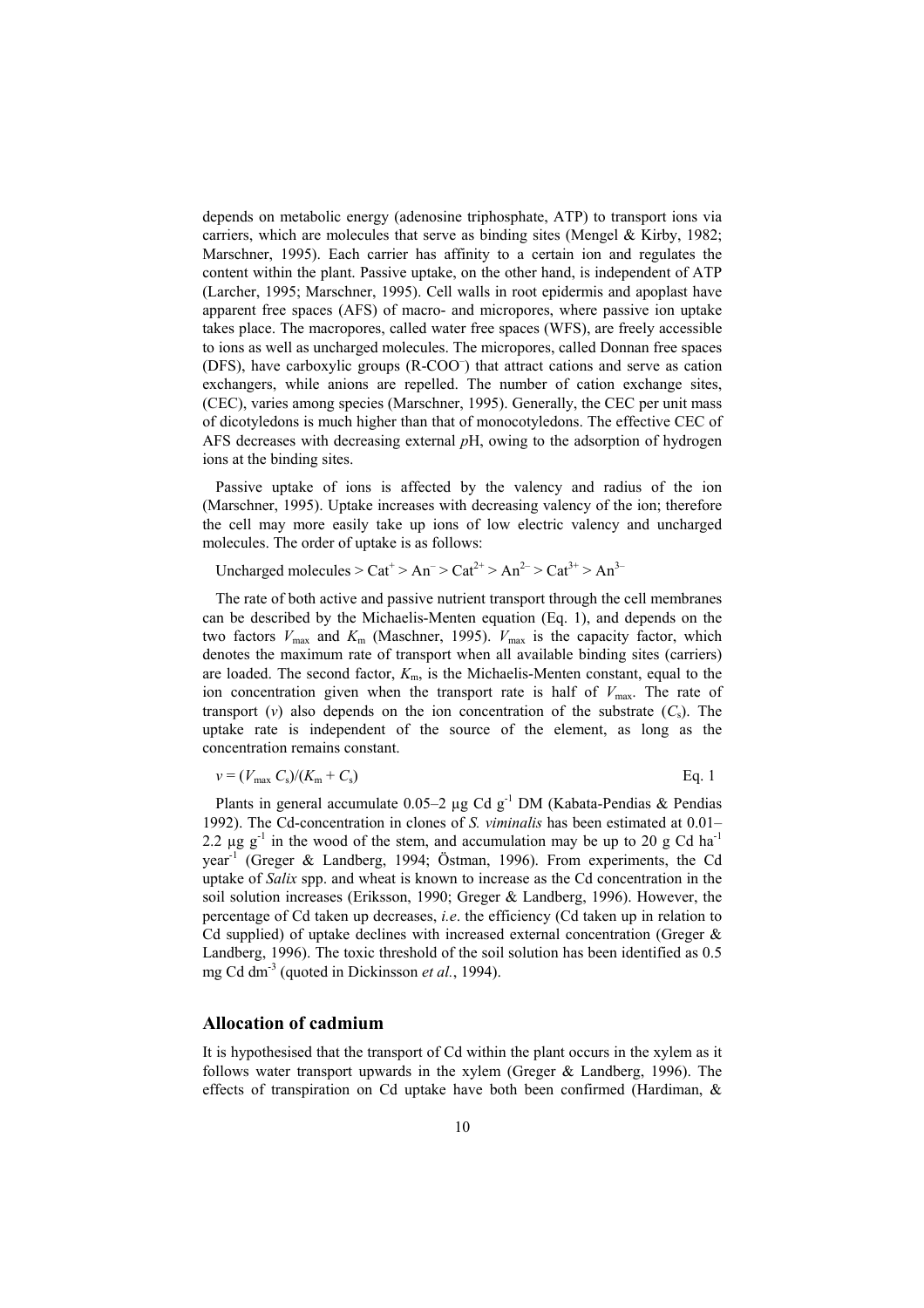Jacoby, 1984; Pleijel, *et al.*, 1999) and not confirmed (Greger *et al.*, 2002). Andersson & Bingefors (1985) found that the uptake of Cd in wheat was lower during dry years.

Most of the Cd uptake occurs in the epidermis of the root tips (Florijn &Van Beusichem, 1993; Greger & Landberg, 1996; Koeppe, 1997). Root tips lack the Casparian band, and Cd is therefore transported apoplastically through cell walls directly to the xylem. Cations in the xylem move upwards in the negative charged cell walls of the xylem, but most (70–90%) remain in the root tissue. The reason for this is that Cd is adsorbed to negative charges on cell walls and macromolecules in cells, or is taken up by the root cell and accumulates in the cytoplasm and vacuoles. The distribution varies with plant genotypes and among *Salix* species (*e.g.* Landberg & Greger, 1994).

 Research on cereals has mainly focussed on the concentration of Cd in the grain. A national survey found that the grains of Swedish winter wheat have an average Cd concentration of 0.44  $\mu$ g g<sup>-1</sup> DW (Eriksson *et al.*, 2000). Another survey of Swedish spring wheat grain gave the result  $0.56 \mu g g^{-1}$  DW (Öborn *et al.*, 1995).

Clones of *Salix* spp*.* have been ranked according to their ability to take up and transport Cd compared to other clones and species. Clone 78183 of *S. viminalis*  has been shown in experiments to have high to medium uptake capacity and low transport capacity of Cd (Landberg & Greger, 1994). For clone 78183 the highest amount of Cd was found in subsoil roots, then leaves, stem and topsoil roots in decreasing order. However, the allocation pattern varies for different clones.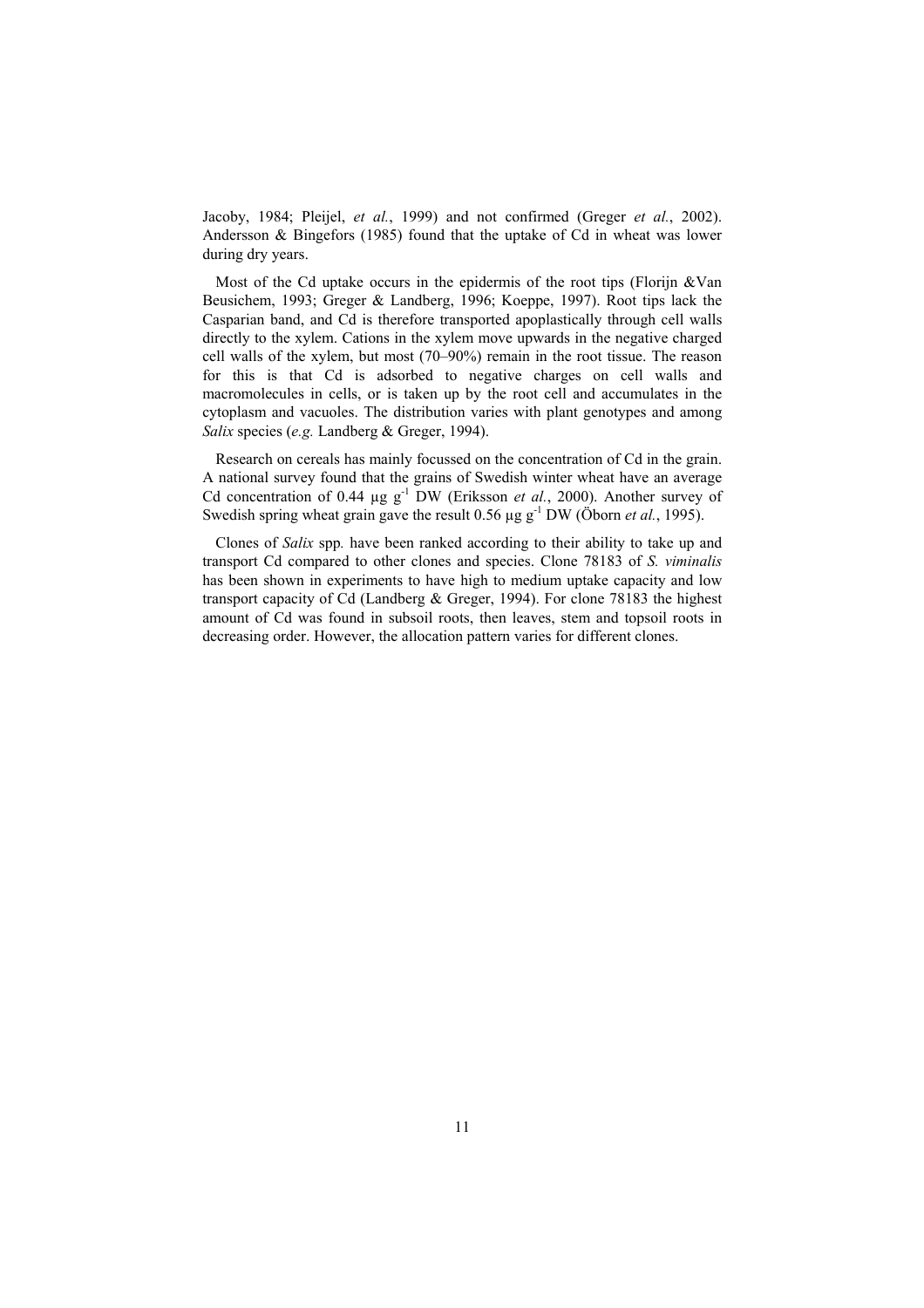# **Materials and Methods**

Willow (*Salix viminalis* L.) clone 78183 and two spring wheat cultivars (*Triticum aestivum* L.) cv Dragon and cv Vinjett (Svalöf Weibull, Sweden) were grown at four different soil cadmium concentrations, *i.e.* 0.00, 0.10, 0.25 and 0.40  $\mu$ g g<sup>-1</sup> dry soil. These concentrations were within the range of Swedish agricultural soils. The growth medium consisted of 50% (volume) vermiculite (5–12 mm), 25% fine gravel  $(6-2 \text{ mm})$ , 12.5% fine sand  $(0.6-0.2 \text{ mm})$  and 12.5% perlite  $(2-7 \text{ mm})$ . The four fractions were separately analysed before mixing and were found to be Cdfree. The properties of the growth medium were uniform except for the 0.40  $\mu$ g g<sup>-1</sup> treatment, which contained larger amounts of sand and less of vermiculite and was more compact than the other.

The experiment was carried out in a growth chamber (Figure 1) (Weiss Technik, Giessen, Germany) to maintain a steady climate; 24 h illumination by 250-W lamps (Osram HQI-E, Munich, Germany), photon flux density 250  $\mu$ mol m<sup>-2</sup> s<sup>-1</sup> (400–700 nm), air temperature 20 °C and air humidity RH 65.

The investigation was conducted as a pot experiment, using  $0.8 \text{ dm}^3$  pots. All pots and discs used in the experiments were washed in acid water (0.1 M HCl) to avoid Cd-contamination. Each treatment had thirteen pots of each species, twelve used for harvest and one in reserve. Each pot of wheat contained three plants, while the willow pots contained only two, owing to a shortage of cuttings. All pots were placed on trolleys, which were evenly distributed in the chamber. Nutrients were added three times a week according to Ingestad & Lund (1986), at an



*Figure 1*. View into the growth chamber before the second harvest. The author was adding the nutrient solution to the plants.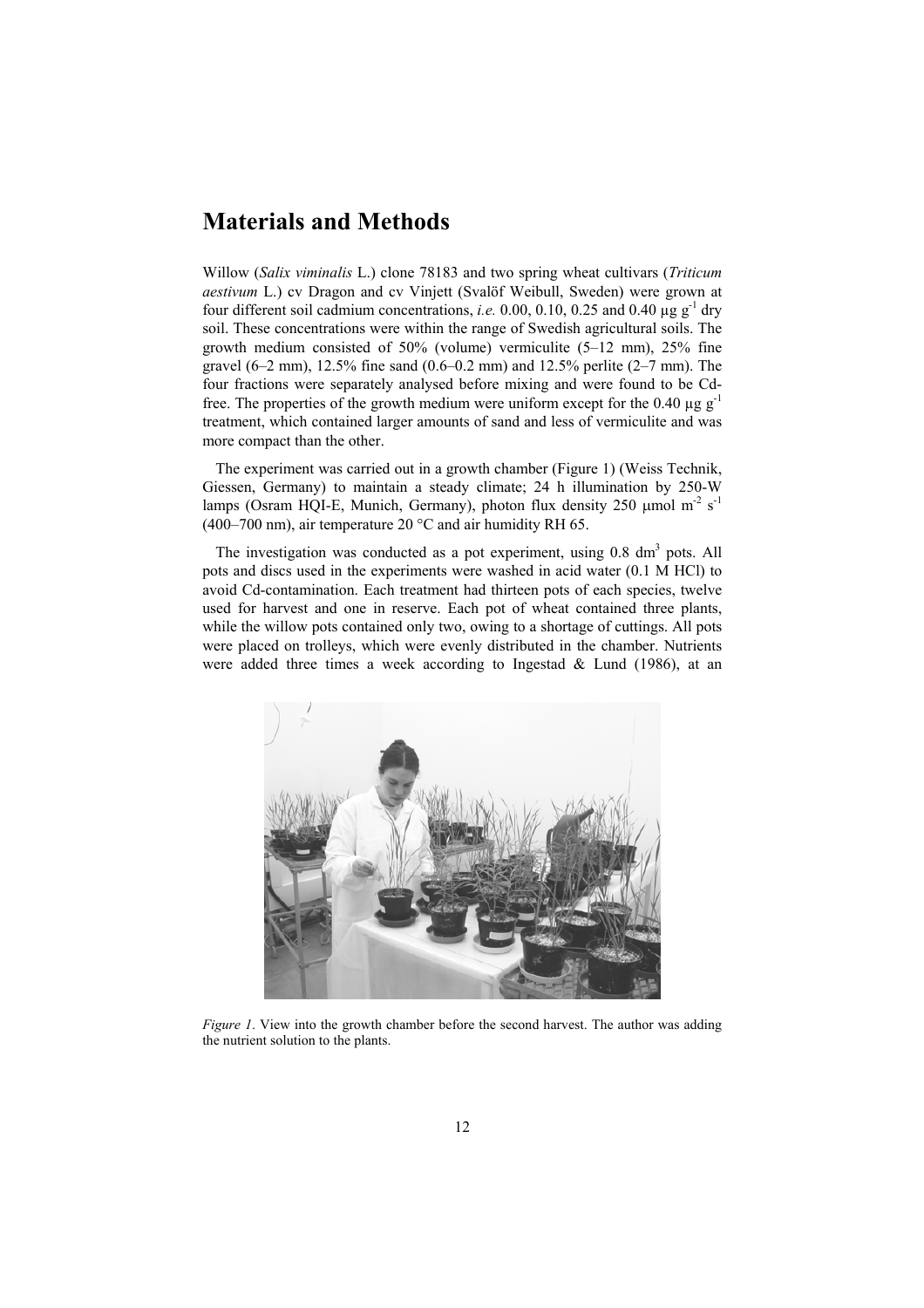exponential rate of 0.15 day<sup>-1</sup> (the amount of nitrogen increased by 15% per day), in the proportion 100 N: 65 K: 13 P: 9 S: 8.5 Mg: 7 Ca: 0.7 Fe: 0.4 Mn: 0.2 B: 0.06 Zn: 0.03 Cu: 0.03 Cl: 0.007 Mo: 0.003 Na. Nutrients were added to provide the plants with optimum nutrient conditions for growth. The plants were irrigated five times a week with deionised water. The water was added to the discs, to avoid leaching of cadmium from the soil. Throughout the experiment, *p*H and electrical conductivity in the growth medium were checked to control the nutrient uptake.

#### **Pre-treatments**

#### *Growth medium*

Soil substrate was prepared separately for each treatment, to enable mixing to different Cd-concentrations in different treatments. Dissolved cadmium sulphate (3  $CdSO<sub>4</sub>$  x 8 H<sub>2</sub>O) was sprayed on the soil during mixing. To promote an even distribution of Cd in the soil substrate, it was slightly moistened before the spraying of Cd, and after spraying it was further moistened to approximately field capacity. To obtain approximately the same soil volume and porosity in all pots,  $ca$ . 1 dm<sup>3</sup> of substrate was poured into a plastic measuring jug and tapped on the table ten times until it reached a volume of  $0.8 \text{ dm}^3$ . Then it was poured into a pot and tapped again

#### *Plant material*

The *Salix viminalis* (L.) cuttings used in this experiment originated from a plantation situated at Ultuna (59°49´N, 17°40´E, 5 m a.s.l.) *ca.* 5 km south of Uppsala, Sweden. The plantation is fertilised with N, P and K, and is used only for raising material for experiments (Nordh, personal communication). The cuttings had been stored at  $-4$  °C after harvesting. As a pre-treatment, they were laid in water for four days to saturate before they were used in the experiment. They were then cut into 5-cm long cuttings, which had a bud 0.5 cm from the top and base of the cutting. This provides good shoots and small roots, which are less sensitive to damage while being planted. The cuttings were placed for ten days in growth units, suspended in foam-rubber lids in which deionised water was circulated. During this period they developed roots and shoots. To eliminate nutrient deficiency, a small amount of nutrients (see above) was added after eight days.

The pre-treated cuttings were randomly selected and carefully planted, two by two, without damaging the roots. To ensure good contact between the roots and soil substrate, water was added. Three days after planting, nutrient addition began. At this moment, seven cuttings had stopped growing, and were replaced by new ones that also had been pre-treated as above.

To obtain uniform water content in the spring wheat kernels—important for uniform germination—the spring wheat kernels were pre-treated in deionised water for 24 hours. Six seedlings were planted in each pot and were thinned out to three plants at the start of nutrient addition. In three pots of Vinjett, no seedlings had developed, so three seedlings were then planted in each pot. They had been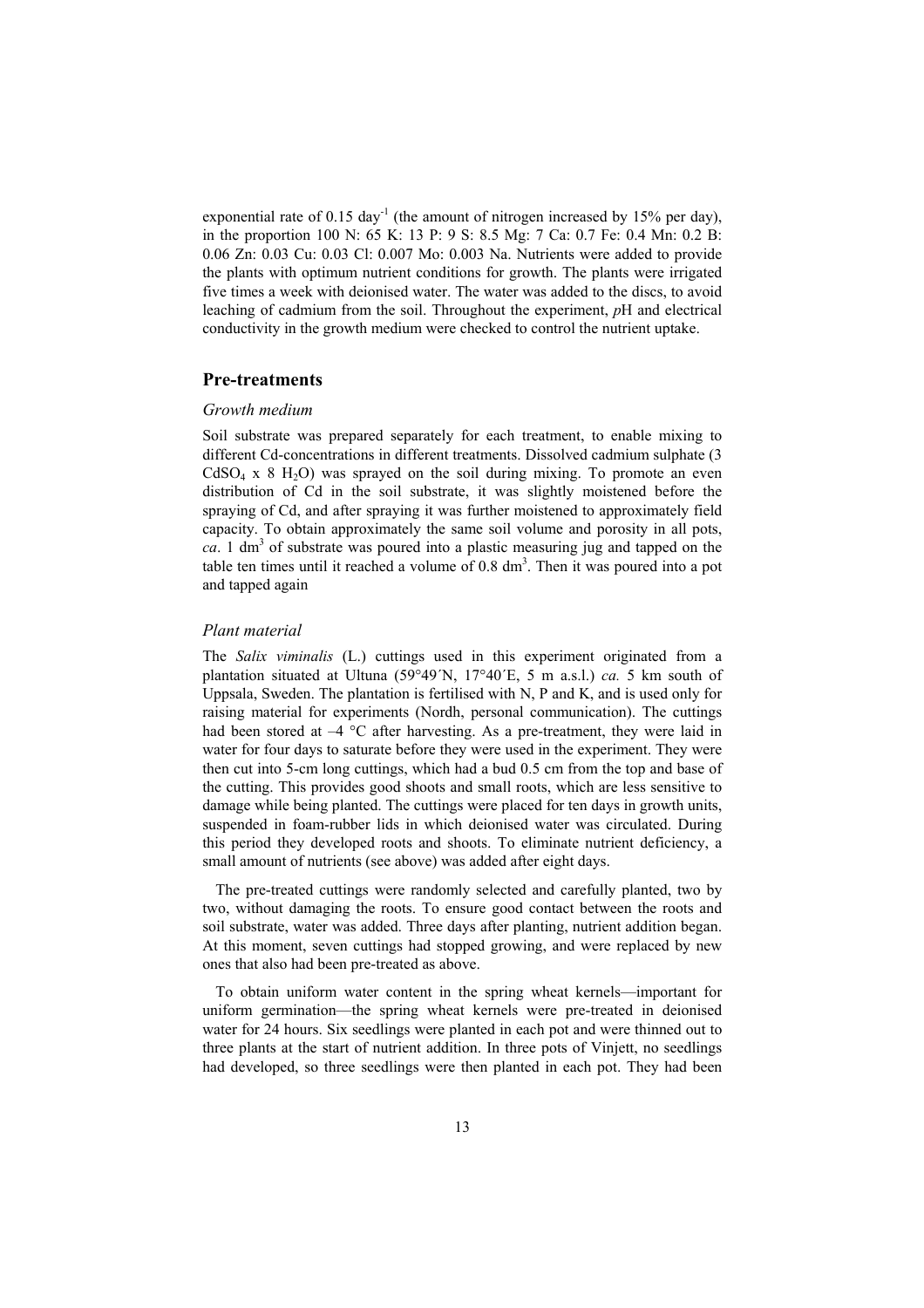germinated at the same time as the rest, but were retained in the water bowl. After a few days, the new seedlings had reached the same height as the others.

### **Experiment**

The experimental design is described in Table 1. Three harvests were made, with three randomised replicates per treatment. At harvest, one pot per replicate was used, with the exception of the first harvest, when two pots were used, owing to the small biomass. The intervals between the harvests were five to six days, since biomass theoretically doubles during this period (Ingestad & Lund, 1986). The first harvest took place on the  $17<sup>th</sup>$  day of nutrient supply for willow, and on the 21<sup>st</sup> day for wheat. At harvest, the wheat plants were divided into root and shoot and willow into leaf, stem and root (Fig. 2a-b). Fresh masses of the crop parts and shoot length were measured for all of the replicates. Root lengths (Comair Root Length Scanner, Melbourne, Australia) of the 0.25  $\mu$ g Cd g<sup>-1</sup> DM treatment were measured. All material was dried at 70 °C for two days before being weighed. For some of the data analyses, the dry masses of the plant parts were added together to obtain the mass of the whole plant. After grinding (0.2 mm Retsch, Germany) the samples from the first and third harvest (Table 2) were analysed for N by dry combustion of the sample (Carlo Erba NA 1500, Italy). The analyses of the total concentration of Cd were performed with emission spectroscopy (ISO 11885, ICP-AES, Inductively Coupled Plasma Atomic Emission Spectroscopy, France) after digestion in perchloric acid and nitric acid (10:1).



*Figure 2*. The plants were cut into (a) stem, leaf and root for willow and (b) shoot and root for wheat. The lines indicate the cuts.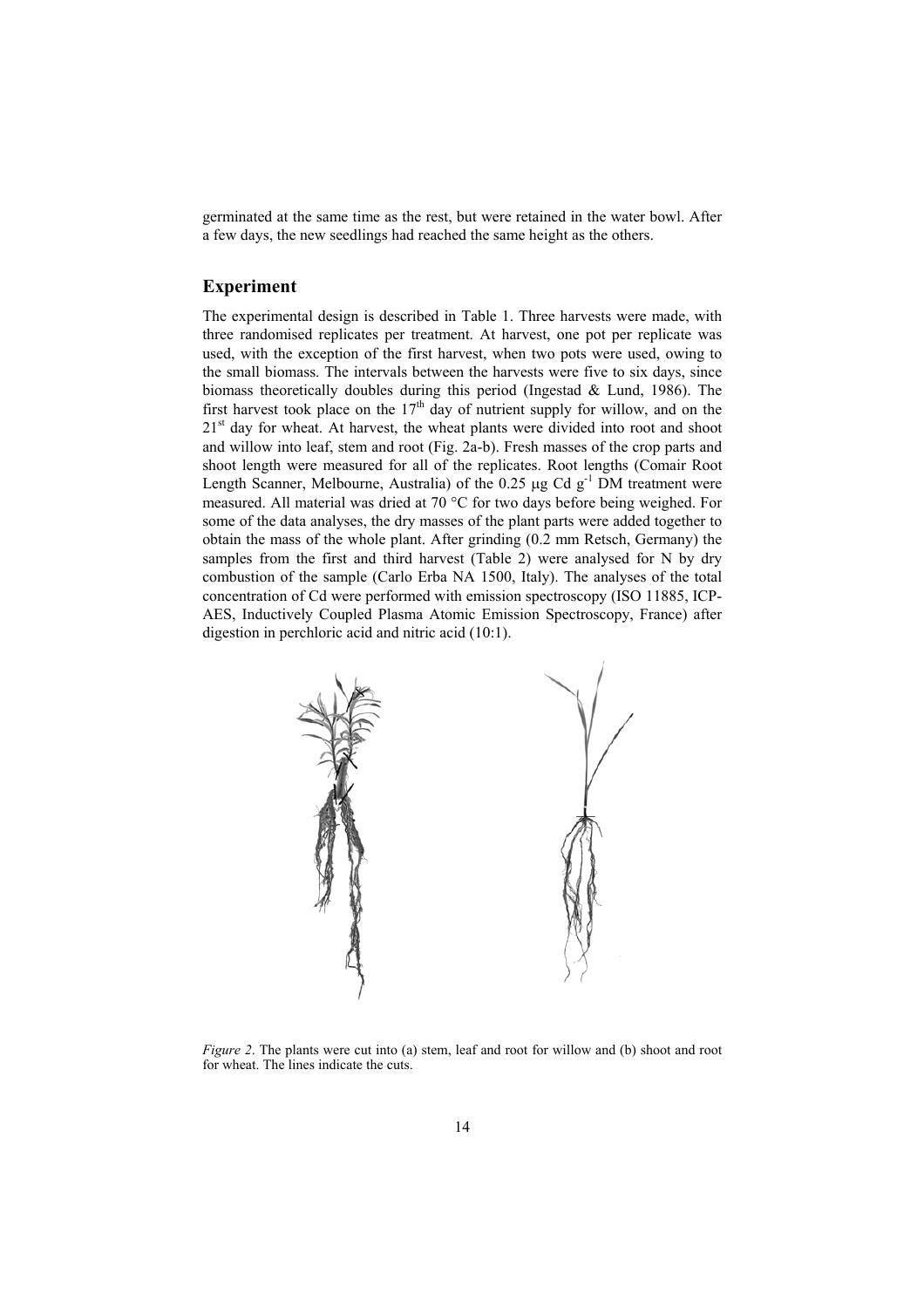After the plants were harvested, soil samples of 50 mg were taken from the pots of the third harvest as shown in Table 2. After drying, the samples were analysed for total Cd by the same procedure as the plant analysis (see above). For sampling of the soil solution, the remaining soil substrate was saturated with deionised water for 3 hours. The saturated soil was centrifuged (J6-M1, Beckham Coulter Inc., Fullerton, USA) at 4000 rpm for 15 minutes to obtain soil solution, which was analysed for its Cd concentration without previous dilution (ISO 11885, ICP-AES).

Table 1. *Experimental design of the investigation. The treatments 0.00, 0.10, 0.25 and 0.40 mg g<sup>-1</sup> dry soil had three replicas and were treated in the same way* 

| <b>Species</b>  | Harvest 1 |       | Harvest 2 |       | Harvest 3 |       |  |  |
|-----------------|-----------|-------|-----------|-------|-----------|-------|--|--|
|                 | Willow    | Wheat | Willow    | Wheat | Willow    | Wheat |  |  |
| Replica/treat 3 |           |       |           |       |           |       |  |  |
| Pots/replica 2  |           |       |           |       |           |       |  |  |
| Plants/pot      |           | 3     |           |       |           |       |  |  |

Table 2. *Analysis schedule for Cd and N concentration in plants, soil substrate and soil solution*   $\mathcal{L} = \{ \mathcal{L} = \{ \mathcal{L} = \{ \mathcal{L} = \{ \mathcal{L} = \{ \mathcal{L} = \{ \mathcal{L} = \{ \mathcal{L} = \{ \mathcal{L} = \{ \mathcal{L} = \{ \mathcal{L} = \{ \mathcal{L} = \{ \mathcal{L} = \{ \mathcal{L} = \{ \mathcal{L} = \{ \mathcal{L} = \{ \mathcal{L} = \{ \mathcal{L} = \{ \mathcal{L} = \{ \mathcal{L} = \{ \mathcal{L} = \{ \mathcal{L} = \{ \mathcal{L} = \{ \mathcal{L} = \{ \mathcal{$ 

| Treatment                                         | Harvest 1 |                          | Harvest 2                |          | Harvest 3                                     |                |
|---------------------------------------------------|-----------|--------------------------|--------------------------|----------|-----------------------------------------------|----------------|
| $\mu$ g Cd g <sup>-1</sup> dry Vegetative<br>soil |           | Soil<br>solution         |                          | solution | Vegetative Soil & soil Vegetative Soil & soil | solution       |
| 0.00                                              | ٠         | $\overline{\phantom{0}}$ | $\overline{\phantom{0}}$ |          | N, Cd                                         | Cd             |
| 0.10                                              | N, Cd     | Cd                       | $\overline{\phantom{0}}$ |          | N, Cd                                         | C <sub>d</sub> |
| 0.25                                              | -         |                          | $\overline{\phantom{a}}$ |          | N, Cd                                         | C <sub>d</sub> |
| 0.40                                              | N, Cd     | Cd                       | -                        |          | N, Cd                                         | C <sub>d</sub> |

### **Statistical analyses**

The results of biomass and Cd analyses were statistically analysed using the GLM procedures in the SAS program (SAS Institute, Inc., 1987) and by calculation of linear regression using the Microsoft Excel program (Office 2000). Significance levels were  $p \le 0.05$  with least significant difference (LSD). For linear regression, an  $R^2$ -value = 0.30 was considered as relevant for significance in biological systems (Norell, personal communication). Regression lines were calculated to discover whether there was any proportionality between the amount of Cd in plant and biomass accumulation, and the Cd concentration in soil and soil solution, respectively.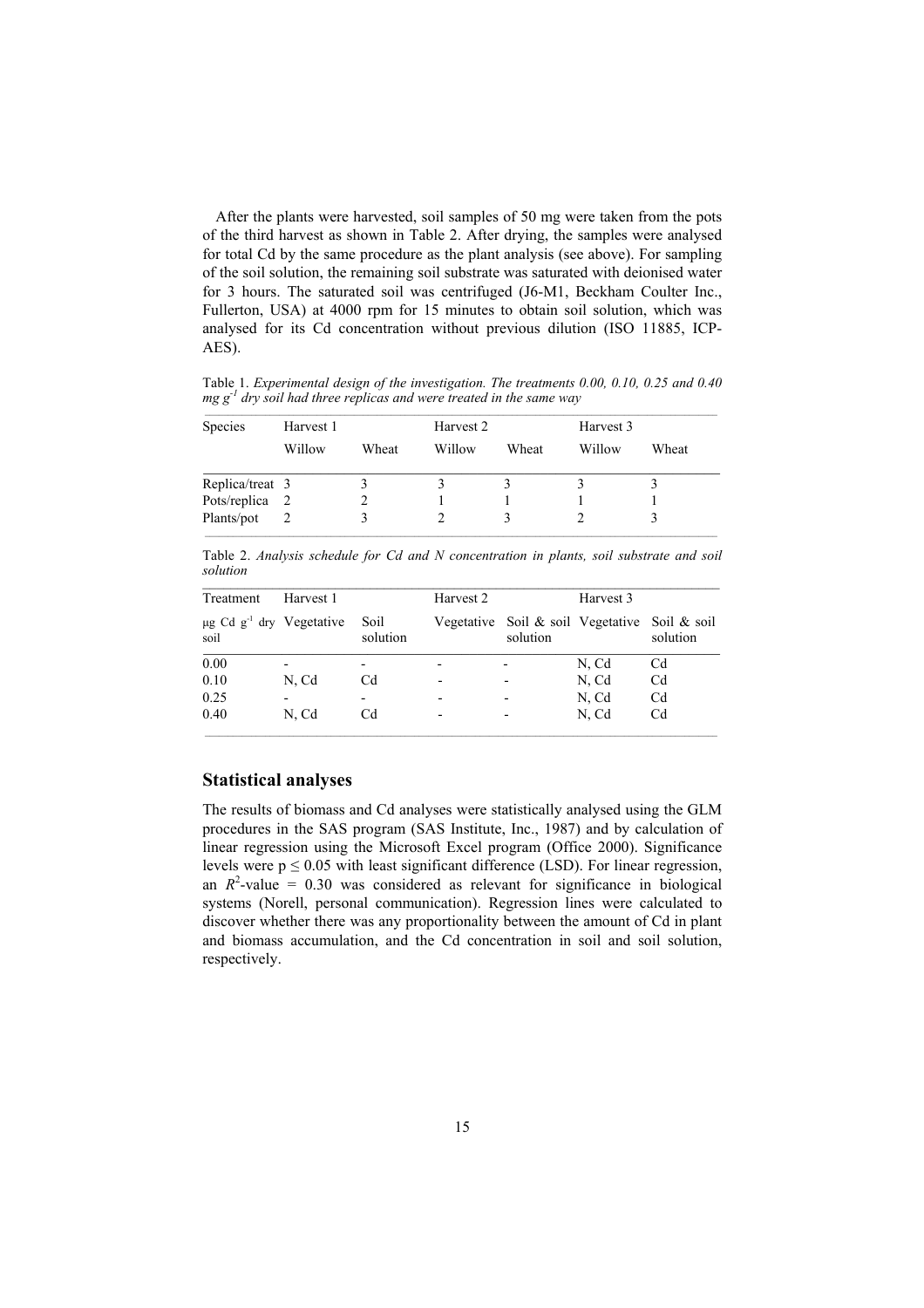# **Results**

### **Experiment**

The willow plants grew well and were healthy-looking. Only a few plants had dry leaves on the lower parts of the stem at the end of the experiment. Both cultivars of wheat had symptoms caused by the fungi *Drechslera tritici-repentis* and *Bipolaris sorokiniana*, originating in from seed that had not been disinfected. The symptoms were leaf spots and brown stalk bases, respectively. The fungi affected only a few plants of Vinjett, while about half of the Dragon plants had symptoms. Only a few plants of Dragon were severely damaged.

#### *Properties of growth medium*

The *p*H in the growth medium varied between 6.5 and 7.8, which indicates that the acid nutrient solution (*p*H 4) was buffered by the substrate. The initial Cd concentrations in the soil and the soil concentrations at the third harvest are shown in Table 3. The decreasing value for the  $0.25 \mu g g^{-1}$  treatment indicates the plant uptake of Cd. In the  $0.40 \mu g g^{-1}$  treatment, the initial Cd concentration in the growth medium was, however, lower than the value at the third harvest due to the fact that the samples were taken from the leftovers from the mixing, which may have been uneven in their Cd distribution.

The analysed Cd concentration of the soil and soil solution was highly correlated,  $R^2 = 0.91$  (Figure 3). The concentrations in the soil solution were 0.62– 4.16 ηM at the first harvest, and 0.88–6.36 ηM at the third harvest. An assumption was made that most of the dissolved Cd was present as  $Cd^{2+}$ .

Table 3*. Soil Cd concentrations (µg g-1 DM) in the different treatments from initial state and at the third harvest (n.a. = not analysed)*   $\mathcal{L}$  and  $\mathcal{L}$  and  $\mathcal{L}$  and  $\mathcal{L}$  and  $\mathcal{L}$  and  $\mathcal{L}$  and  $\mathcal{L}$  and  $\mathcal{L}$  and  $\mathcal{L}$  and  $\mathcal{L}$  and  $\mathcal{L}$  and  $\mathcal{L}$  and  $\mathcal{L}$  and  $\mathcal{L}$  and  $\mathcal{L}$  and  $\mathcal{L}$  and  $\mathcal{L}$  and

| Soil Cd<br>Added $(\mu g g^{-1})$ | Initially<br>Measured $(\mu g g^{-1})$ | Harvest 1 | Harvest 2 | Harvest 3         |
|-----------------------------------|----------------------------------------|-----------|-----------|-------------------|
| 0.00                              | $0.00 \pm 0.00$                        | n.a.      | n.a.      | n.a.              |
| 0.10                              | n.a.                                   | n.a.      | n.a.      | $0.074 \pm 0.010$ |
| 0.25                              | $0.216 \pm 0.039$                      | n.a.      | n.a.      | $0.186 \pm 0.011$ |
| 0.40                              | $0.287 \pm 0.051$                      | n.a.      | n.a.      | $0.327 \pm 0.043$ |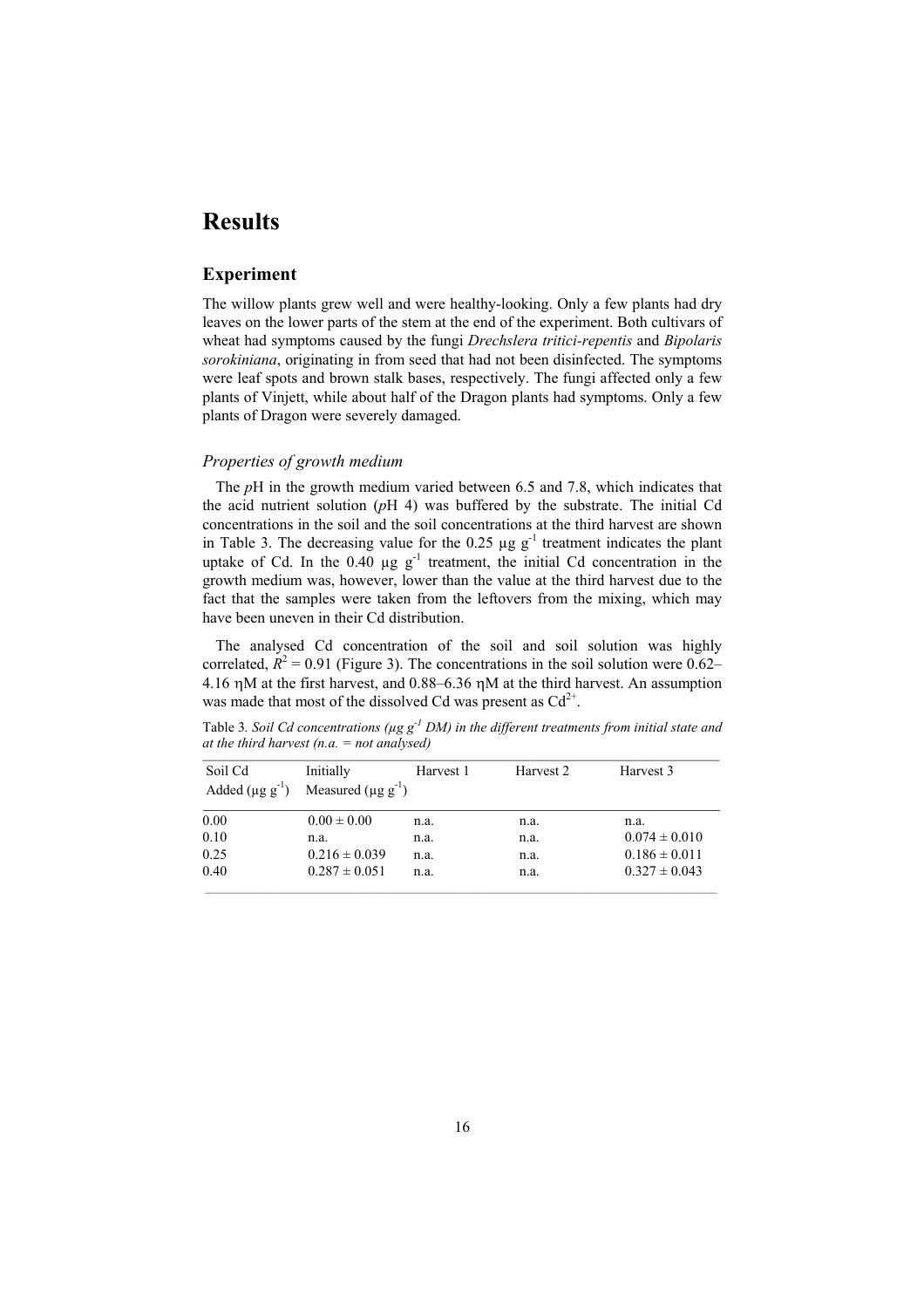

*Figure 3*. Cadmium concentration in the soil solution in relation to Cd concentration in soil. Results from analyses of the third harvest.  $\Diamond$ ---- $\Diamond$  = Cd concentration, y = 2.394x – 0.118,  $R^2 = 0.91$ .

### **Growth**

Results for the dry mass of the various plant parts, and the root:shoot ratio from the harvests, are shown for each species in Tables I-III in the Appendix. Root lengths were measured in the 0.25  $\mu$ g g<sup>-1</sup> Cd-treatment only, and are also shown for each species in Tables I-III (Appendix). The development stage of the wheat was DC 12 (two leaves) at the first harvest, DC 22 (two lateral shoots) at the second harvest and DC 43–55 (beginning of heading) at the third harvest (Zadoks *et al.*, 1974). The stem length of willow was 6–10 cm at the first harvest, 12–15 cm at the second harvest and 15–25 cm at the third harvest.

The total biomass of willow was lower than that of wheat, with the exception of the first harvest, and of Dragon at the second harvest, shown in Figure 4. Dragon had a plant biomass lower than that of Vinjett at all harvests. The roots of willow correspond to a quarter of the total plant biomass at all harvests. Dragon and Vinjett had a root biomass of 40–45% of total plant mass at the first harvest, 32– 39% at the second and 23–28% at the third. The correlations between root DM and root length were high; for willow,  $R^2$  was 0.96, for Dragon  $R^2 = 0.90$  and Vinjett  $R^2 = 0.94$ .

The amount of total nitrogen (N) in the plants was analysed, and compared to the added amount of N, known from the nutrient schedule (Tables I-III in the Appendix). Willow took up most of the added N up to the first harvest and 70% of added N up to the third harvest. Both Dragon and Vinjett took up amounts lower than those added. The uptake of N was similar among the treatments.

The uptake of Cd had no impact on the growth of the plants, from which it is inferred that the amount of Cd in the growth medium was, as expected, not toxic. The two wheat cultivars grew at a relative growth rate  $(R_G)$  that agreed with the relative addition rate ( $R_A$ = 15%) of nutrients (Table 4), while the  $R_G$  of willow was lower than the  $R_A$ .  $R_G$  was uniform for each species, irrespective treatment, in the interval between the first and the third harvest (H1–H3). In the interval between the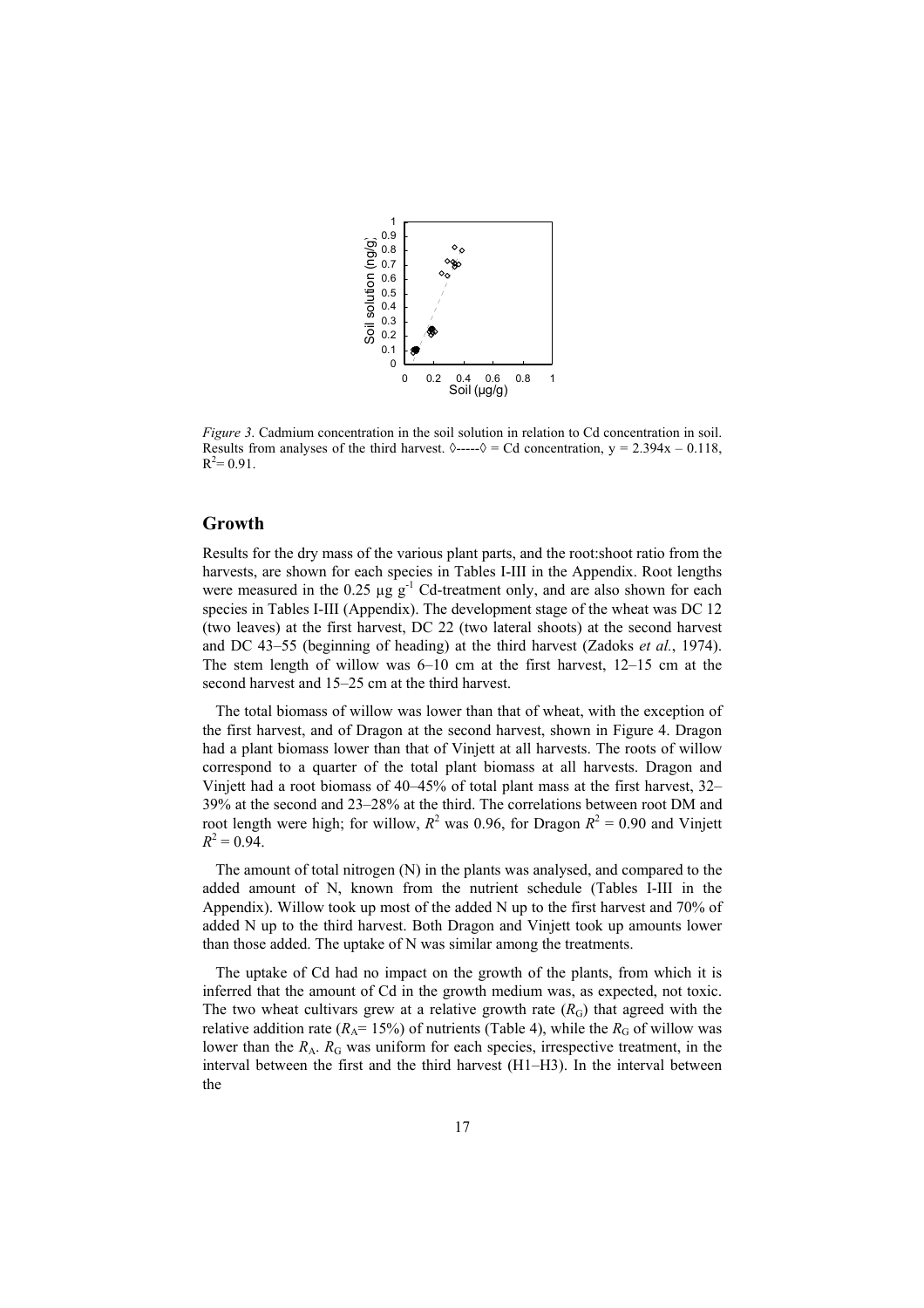

*Figure 4.* Plant biomass on average for the four treatments at the first (H1), second (H2) and third (H3) harvest.  $S =$  Willow,  $D =$  Dragon and  $V =$  Vinjett. Willow was divided into roots, stems and leaves while the wheat was divided into shoots and roots.

first and the second harvest (H1–H2), some of the treatments of wheat grew faster than the relative addition rate, but slowed down by the third harvest (H2–H3). Others increased their  $R_G$  and grew faster to the third harvest instead, showing the ability of plants to compensate for variations in growth rate due to different temporarily disturbances.

Table 4. *Relative growth rate (R*G*) of the species at different intervals during the experiment. (H1= harvest 1, H2 = harvest 2, H3= harvest 3 and St = start of nutrition.)*

|           | Salix viminalis |  |                                                                                                                                 | Dragon |  |  | Vinjett |  |  |  |
|-----------|-----------------|--|---------------------------------------------------------------------------------------------------------------------------------|--------|--|--|---------|--|--|--|
| Treatment |                 |  | $0.00 \quad 0.10 \quad 0.25 \quad 0.40 \quad 0.00 \quad 0.10 \quad 0.25 \quad 0.40 \quad 0.00 \quad 0.10 \quad 0.25 \quad 0.40$ |        |  |  |         |  |  |  |
| $H1 - H2$ |                 |  | 11.8 13.9 11.7 9.0 15.2 10.8 12.2 17.1 15.0 17.2 16.2 15.3                                                                      |        |  |  |         |  |  |  |
| $H2-H3$   |                 |  | 11.2 10.6 11.2 12.5 14.7 18.2 15.3 13.2 11.0 11.5 13.0 13.7                                                                     |        |  |  |         |  |  |  |
| $H1 - H3$ |                 |  | 10.5 11.1 10.4 9.8 14.9 14.5 13.7 15.1 13.0 14.3 14.6 14.5                                                                      |        |  |  |         |  |  |  |
| $St-H1$   |                 |  | 20.5 19.8 20.1 20.5 11.0 11.1 11.4 10.5 11.8 11.1 11.6 12.1                                                                     |        |  |  |         |  |  |  |
| $St-H3$   |                 |  | 17.1 17.0 16.9 16.9 12.5 12.4 12.2 12.2 12.3 12.3 12.7 13.0                                                                     |        |  |  |         |  |  |  |

### **Uptake of cadmium**

Plant Cd concentrations, the amount of Cd in the plant and plant parts as well as the percentage of added amounts of Cd taken up, are shown in Tables IV-VI in Appendix. In Figure 5, the total uptake of Cd as well as the allocation of different plant parts of the third harvest, is shown for willow and Vinjett. Vinjett represents both wheat cultivars, since their uptake and allocation pattern were similar. At the first harvest, the crops had taken up *ca.* 2.4–3.6% of added Cd. At the third harvest, the uptake was between 6.9 and 13.0%. It was not possible to identify any correlations between the percentage taken up and the Cd-concentration in the soil or crop species.

For both species the Cd uptake increased in absolute terms with higher concentration in the growth medium and there were significant differences between the treatments as shown by different letters above the columns. No significant difference between the species was found either at the first or at the third harvest. The allocation pattern of willow was different from those of the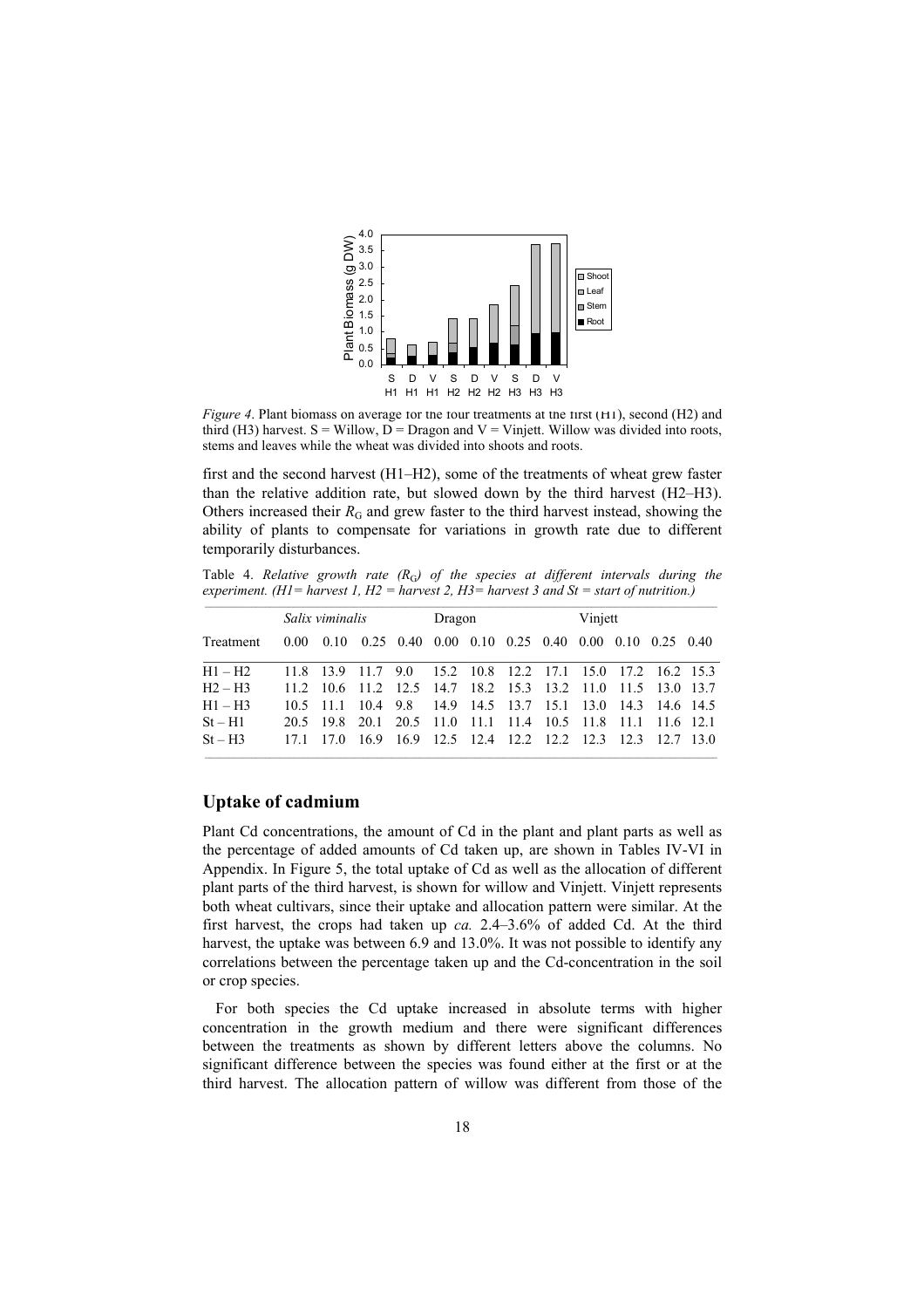wheat cultivars. Willow stored most of the Cd aboveground, as indicated by a root:shoot ratio below 1.00 (Table IV in Appendix) at both the first and the third harvest. Both Dragon and Vinjett stored large amounts in the roots (Tables V-IV in Appendix) and the Cd concentrations were highest in the roots, too. The transport of Cd to the shoot increased as the plants grew larger, as indicated by the decrease in the root:shoot ratio at the third harvest. Willow had the highest amounts of Cd in the leaves and lowest in the stem, but the Cd concentration was highest in the stems. The relationship between the concentrations in the root and that in the shoot varied throughout the treatments and harvests.



*Figure 5*. The total amount of Cd taken up as well as allocation to different plant parts of Salix viminalis and wheat cv Vinjett. Willow (S) was divided into root, stem and leaves and Vinjett (V) was divided into root and shoot. The values are the average values from the four treatments 0.00, 0.10, 0.25 and 0.40 $\mu$ g g<sup>-1</sup> and different letters above the columns show the significance.

No significant correlation was found between root length and the amount of Cd, and the Cd concentration of the plants (results not shown). The small number of replications made this result hard to evaluate. A tendency was found in Dragon that the amount increased with increasing root length, but no conclusions could be drawn from this.

As mentioned above, the uptake of Cd did not depend on species, as is shown in Figure 5. The percentage of total added Cd taken up was similar for the different crops at harvest 1 and 3 respectively (Table IV-VI in Appendix). Use of the results from all crops as a basis for the statistical calculations, showed that the total amount of Cd in the plants from the first harvest was highly significantly different (\*\*\*) between the 0.10 and 0.40 treatments (results not shown). At the third harvest there were highly significantly differences (\*\*\*) between the treatments, except for treatments 0.10 and 0.25 (\*\*). When the statistical analysis was made for each plant species, the significance of differences between the Cd concentrations were more difficult to demonstrate; there were too few degrees of freedom (results not shown).

A test of significant variations of the amount of Cd in plants at first and third harvests showed that there were interactions between the treatments and harvests, *i.e.* time of growth. Figure 6a-c shows the relationship between the amount of Cd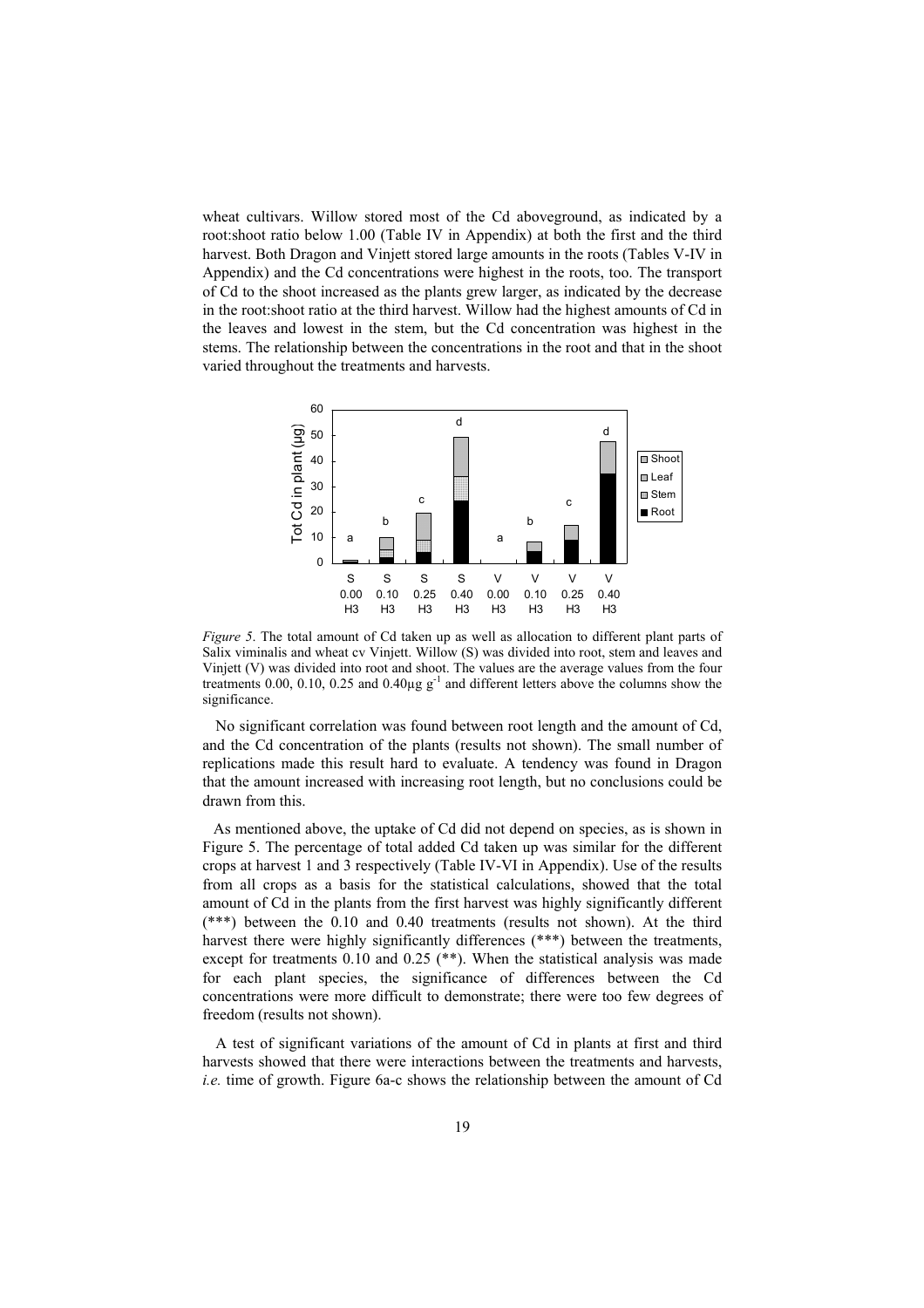in the three crops and the Cd concentration in the soil solution at the first and the third harvest respectively. The uptake had increased to the third harvest for the three treatments with Cd applications. However, the amount of Cd in the plant at the third harvest was sometimes similar to the amount of Cd in another treatment at the first harvest,  $e.g.$  the 0.10 treatment of the third harvest had the same amount of Cd as the 0.40 treatment at the first harvest.

Pairwise comparisons of treatment and harvest were made to search for significant differences between certain values, *e.g.* the 0.10 treatment at the first harvest (H1 0.10) compared to the 0.10 treatment at the third harvest (H3 0.10). For willow and Dragon, the result (not shown) was that only the 0.40 treatment at the third harvest was significantly different (\*\*\*) from the other. Vinjett had significant differences between all of the treatments at both the first (\*) and the third (\*\*\*) harvest. Interactions between harvest and treatment were also found when the amount of Cd in root and shoot of wheat and in stem, leaf and root of willow were compared (results not shown). The comparison of H1 0.4 and H3 0.10 was not significant, neither for species nor for plant part, while H3 0.40 was significantly different (\*\*\*) from all of the other values. An exception was Vinjett, which had significant differences in all the pairwise comparisons when the values for root and shoot were considered.

The uptake of Cd increased as the concentration of both growth medium (Fig. 7) and soil solution (Fig. 8), respectively, increased, giving  $R^2$ -values between 0.57 and 0.93. The uptake of Cd was proportional to the Cd concentration of the soil solution too, when the first (H1) and third (H3) harvests were considered individually (Fig. 6a-c).

Comparison of the total amount of Cd in the plant and total plant biomass of all treatments from both the first and the third harvest (Fig. 9), revealed no  $R^2$ -values greater than 0.30, the value chosen here to set the lower limit for an adequate correlation. When the plant uptake at the first and third harvests was considered separately, some of the  $R^2$ -values were above 0.30 (results not shown in figure). The  $R^2$ -values for Dragon and Vinjett were 0.35 and 0.49, respectively, at the first harvest, and at the third harvest only Vinjett showed correlations between the total amount of Cd in the plant and plant DM  $(R<sup>2</sup>= 0.51)$ . Correlation between the total amount of Cd in the plant for all treatments and root DM was found only for Vinjett ( $R^2$  = 0.34), when values from both H1 and H3 were used. For Vinjett, the  $R<sup>2</sup>$ -value for the treatments at the first harvest was 0.65, and that from the third harvest was 0.60 (not shown).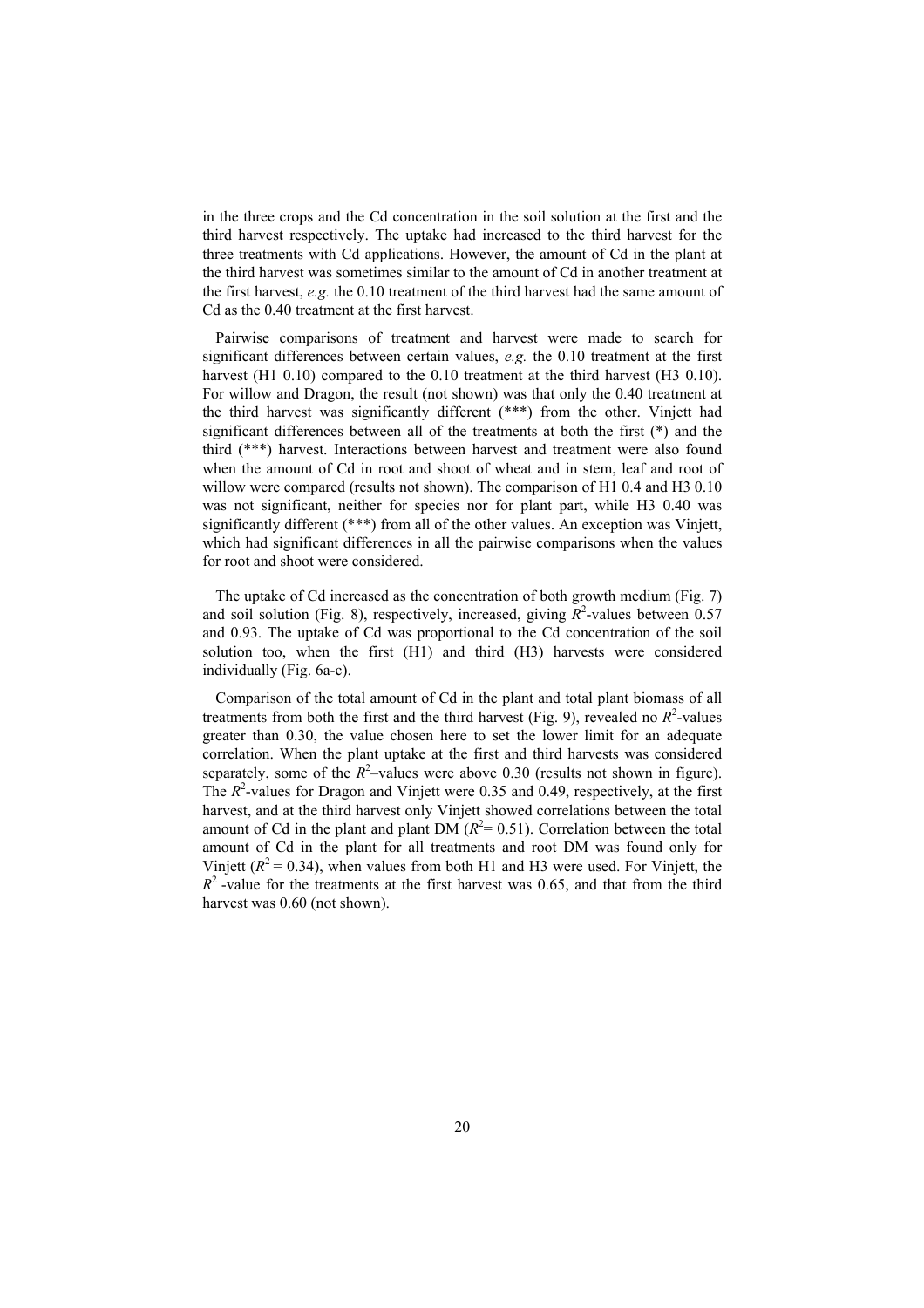

*Figure 6a-c*. Relationship between the total amount of Cd in plants and the concentration in soil solution as a function of time for (a) Willow (H1  $R^2 = 0.96$ , H3  $R^2 = 0.78$ ), (b) Dragon  $(H1R<sup>2</sup>= 0.95, H3 R<sup>2</sup>= 0.88)$  and (c) Vinjett (H1R<sup>2</sup> = 0.98, H3 R<sup>2</sup> = 0.98).  $\Diamond$ — $\Diamond$  Harvest 1  $(H1)$  and  $\times$ --- $\times$  Harvest 3 (H3).



*—* 

*Figure 7.* Relationship between the total amount of Cd in plants and the concentration in growth medium. Values from first and third harvest.  $\bullet \rightarrow \bullet$  Willow R<sup>2</sup>= 0.57, o----o Dragon  $R^2 = 0.82$ , and  $\times$ ----- $\times$  Vinjett,  $R^2 = 0.93$ .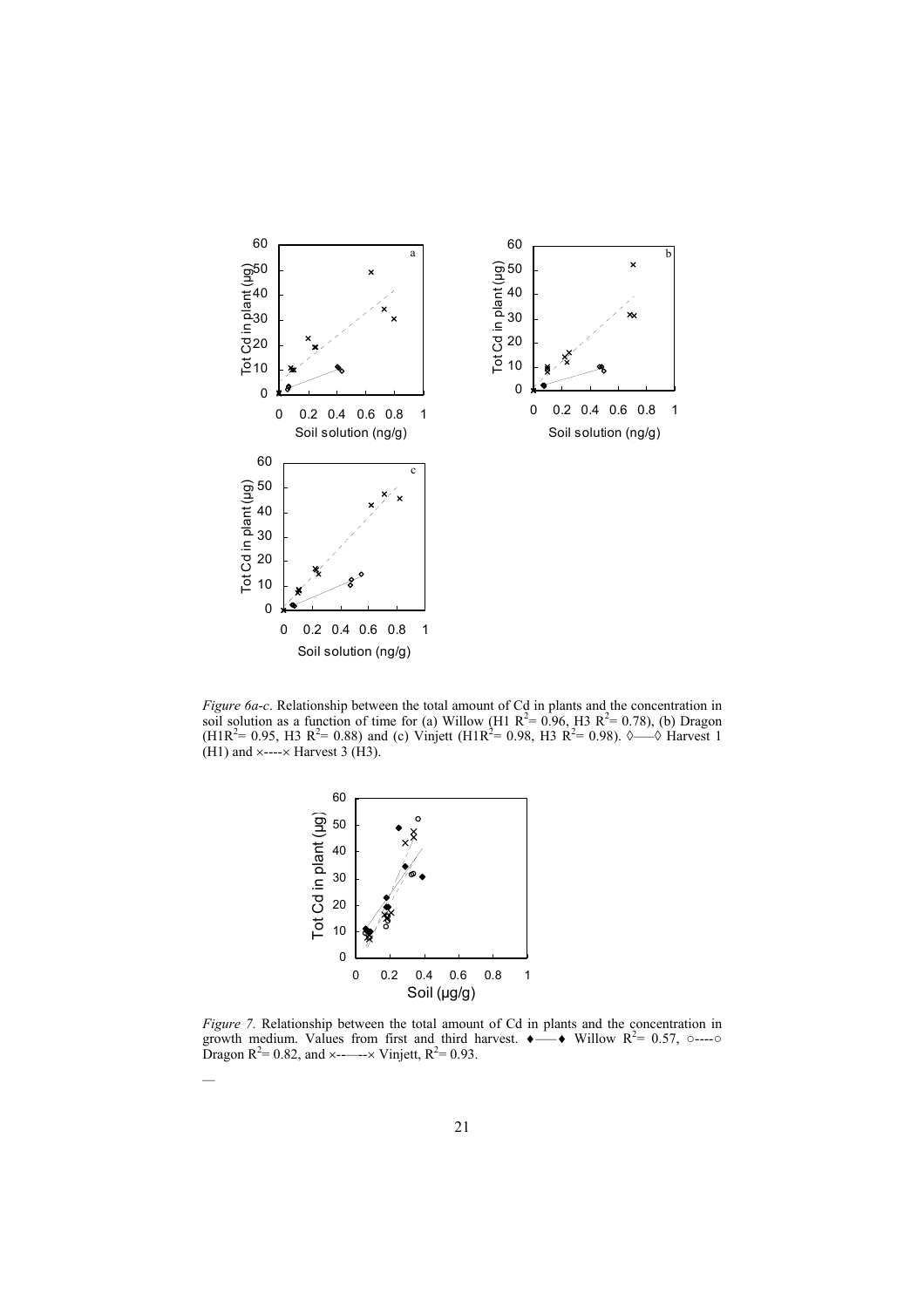

*Figure 8.* Relationship between the total amount of Cd in plants and the concentration in soil solution. Values from first and third harvest.  $\rightarrow \rightarrow$  Willow R<sup>2</sup>= 0.68, o----o Dragon  $R^2$ = 0.69 and ×------× Vinjett,  $R^2$ = 0.79.



*Figure 9.* Amount of Cd in plant compared with the dry mass of the plant from all treatments at the first harvest and third harvest.  $\bullet \longrightarrow$  Willow R<sup>2</sup>= 0.13, o----o Dragon  $R^2$ = 0.10 and ×-------× Vinjett,  $R^2$ = 0.25.

 Very high correlations were found between the amount of Cd in the plant and the DM of the plant (Fig. 10a-b) and root (Fig. 11a-b), when results from H1 and H3 of the 0.10 and 0.40 treatment were used. The two wheat cultivars had similar plant and root biomasses, as well as Cd uptake within each treatment. Their plant and root biomass was greater than that of willow in both treatments, which led to higher Cd content per unit of dry mass, in willow.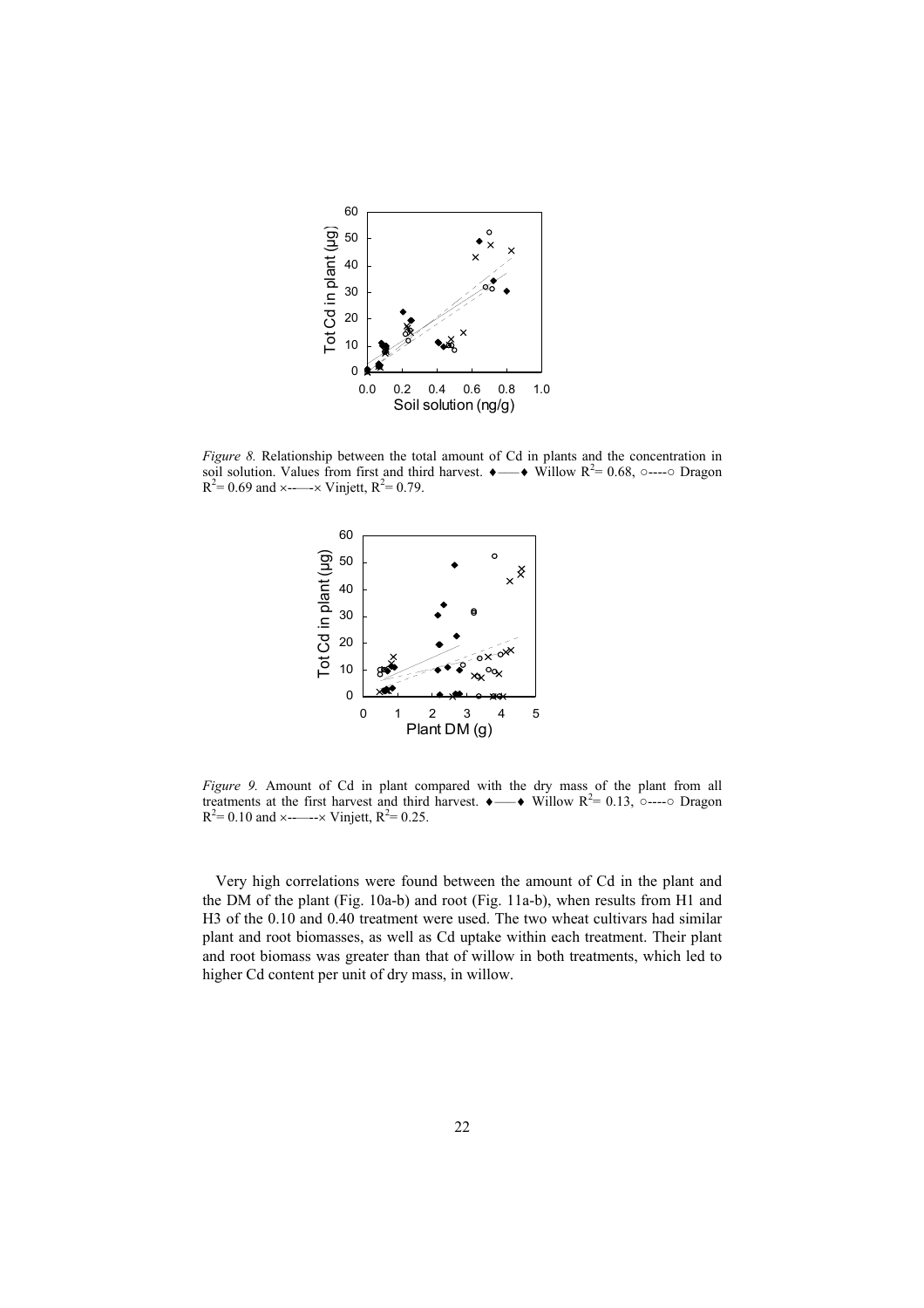

*Figure 10a-b*. Total amount of Cd in plant compared with the dry mass of the whole plant at treatments (a) 0.10 µg g<sup>-1</sup> and (b) 0.40 µg g<sup>-1</sup> at the first and third harvest.  $\bullet \longrightarrow \text{Willow}$ (a)  $R^2 = 0.95$ , (b)  $R^2 = 0.95$ ,  $\circ$ ---- $\circ$  Dragon (a)  $R^2 = 0.98$ , (b)  $R^2 = 0.91$  and  $\times$ ----- $\times$  Vinjett, (a)  $R^2 = 0.98$ , (b)  $R^2 = 0.998$ .



*Figure 11a-b*. Total amount of Cd in plant compared with the dry mass of the root at treatments (a) 0.10 µg g<sup>-1</sup> and (b) 0.40 µg g<sup>-1</sup> at the first and third harvest.  $\bullet \longrightarrow \bullet$  Willow (a)  $R^2 = 0.91$ , (b)  $R^2 = 0.97$ , o----o Dragon (a)  $R^2 = 0.99$ , (b)  $R^2 = 0.98$  and  $\times$ ----- $\times$  Vinjett, (a and b)  $R^2 = 0.99$ .

The total amount of Cd in the plant was not proportional to the root length of willow and Vinjett. Only Dragon had an  $R^2$  of 0.44, which indicates a proportional correlation between Cd-uptake and root length. The Cd concentration in the entire plant, roots or the above ground parts was not proportional to the root length, neither was the amount of Cd in the root (results not shown).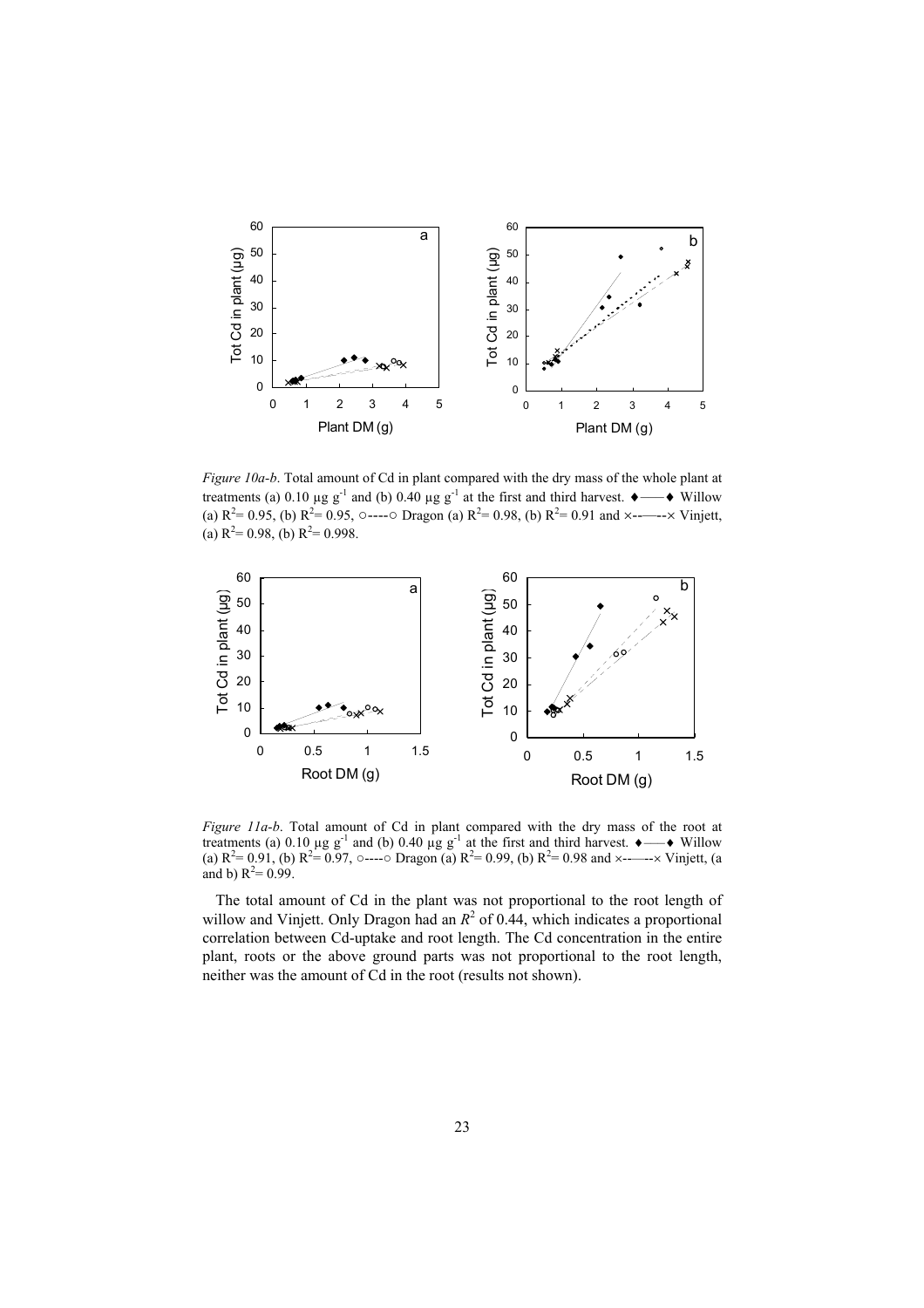# **Discussion**

Results from the experiment revealed that the uptake of Cd in plants was proportional to the concentration of Cd in both soil solution and soil (Fig. 7-8). Plants grown at higher Cd concentrations in soil solution took up larger amounts of Cd than those grown at low concentrations. The statement supports the linear phase at low concentrations of Michaelis-Menten equation (Eq. 1), which assumes that the uptake rate is associated with the concentration in the growth medium. The uptake function for higher concentrations close to saturation was not tested in the present study. The time aspect also influenced the amount of Cd that plants take up (Figure 6a-c). Plants grown at low soil Cd concentration for a long period may take up the same amount of Cd as plants grown at high soil Cd concentration for a shorter period.

#### **Growth**

The plants did not use all the added nutrients, except willow at the first harvest (Tab. I-III in Appendix), which explains why the relative growth rates  $(R_G)$  were lower than the relative addition rate  $(R_A)$ . Probably, the  $(R_A)$  was overestimated for both species, since parameters such as soil resistance and genetic variation may contribute to the reduction of growth compared to the addition rate. Nevertheless, the plants did not suffer from nutrient deficiency, which could otherwise have affected growth. Neither did we expect the growth or uptake to be disturbed by too high salt concentrations in the growth medium, since the soil *p*H stayed at neutral values. The N uptake varied only slightly between the four treatments, hence it was concluded that the amount of Cd in the growth medium did not affect the plants, since concentrations below the toxic level were used.

 The value for relative growth rate had to be assumed, since it was not the same plant that was weighed repeatedly, but plants from the same treatment that were grown under the same conditions. The dry mass at the start of nutrient addition was based on the assumption that dry matter was 10% of fresh biomass; therefore, the values of for St-H1 and St-H3 may be incorrect. The  $R<sub>G</sub>$  of willow between the harvests was generally lower than the addition rate (Table 4). An explanation of this may be that the resistance of the substrate made it more difficult for roots to develop, compared to growth in nutrient solution, from which the value of  $R_A$  was taken. Both Dragon and Vinjett grew at an  $R_G$  close to  $R_A$  between the first and the third harvest, which indicates a steady state, *i.e.* plants grew at a constant rate. However, some of the treatments grew faster between the first and the second harvest, and slowed down to the third, and *vice versa*. This was a result of the plants' adjusting to the amount of nutrient supplied. If they grew slowly at the beginning, they could grow more quickly when the supply of nutrient remained at a steady addition rate. The plants adjust to the growth conditions, and settle in to a steady state after some time.

The roots of wheat decreased as a percentage of total plant mass as they grew older. This pattern is typical of annual crops, which can be compared to the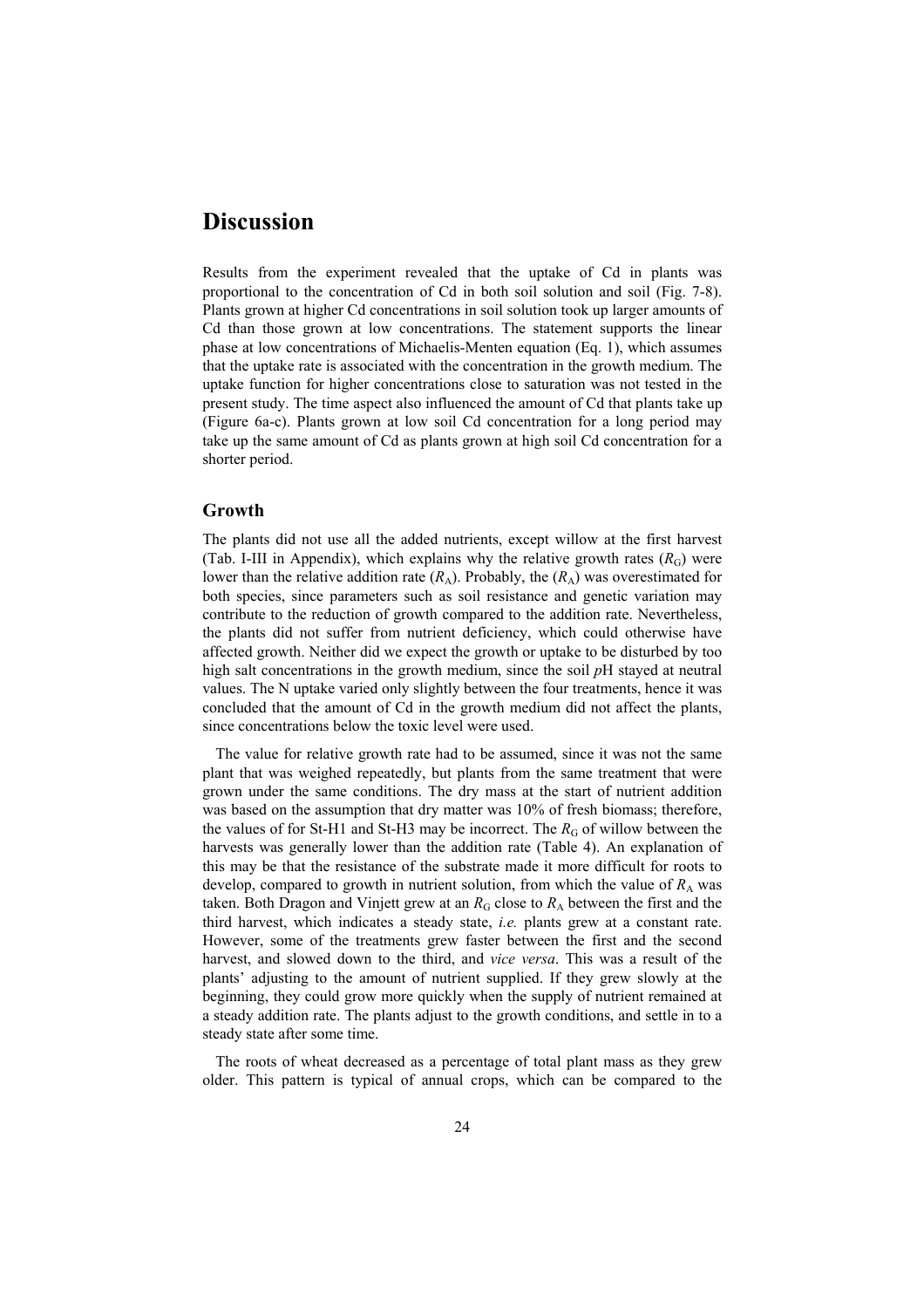willow, which is a perennial and grow vegetative for a long period before flowering. Generally, the wheat plants were shorter than those grown in agricultural fields. Field-grown plants normally have a height of 1 m at harvest, whereas Dragon in this experiment attained a height of *ca*. 41–55 cm and Vinjett *ca*. 52–67 cm at the third harvest. One explanation for this may be that these plants grew with more space than field-grown plants, and did not need to elongate to achieve a better light supply. At the end of the experiment, the wheat cultivars were not yet mature, but had began heading (DC 43–55). If the experiment had continued, the plants probably would have elongated more as they matured. A further difference from field-grown wheat was that these plants were fertilised in small doses during a long period, to develop a steady state, whereas in the field, fertilisers are supplied once or twice per season. Micronutrients are mostly taken from the soil store or are added as supplements. A combination of diversity in light and nutrient supply may explain the different growth habit as compared to fieldgrown wheat.

### **Uptake of cadmium**

Both species took up cadmium if the growth medium contained Cd. Plants of willow grown in Cd-free soil did, however, contain Cd at analysis. The most plausible explanation is that the cuttings contained a small amount of Cd, since they were taken from an outdoor plantation. As the plants grew larger, they allocated Cd from the cuttings to roots and shoot.

The results showed that the plant uptake of Cd was regulated by the amount of Cd in the substrate, since the amount of Cd in the plants increased as the concentration in the soil increased. Eriksson (1990) found that Cd uptake in wheat depended on the amount of plant-available Cd in the soil, and Gerritse (1983) related the uptake to the concentration of exchangeable Cd. Östman (1996), however, saw no connection between the Cd uptake of field-grown *Salix-*clone 78183 and the Cd concentration in soil that ranged from 0.13  $\mu$ g g<sup>-1</sup> dry soil to  $0.68 \text{ µg g}^{-1}$  dry soil. These values of soil concentration are in the same range as the values in the present experiment. Neither did Del Castillo & Chardon (1995), who investigated the uptake of Cd in endive (*Cichorium endiva* L.), spinach (*Spinacia oleracea* L.) and lettuce (*Lactuca sativa* L.), find any correlation between Cd concentrations in soil and the leafy parts of the three species.

Plants grown at high Cd concentration in soil for a long time in this experiment had taken up the highest amounts of Cd, compared to plants grown at the lower concentrations and for shorter periods (Fig. 6a-c). The uptake of Cd was proportional to the biomass of both the aboveground plant and the roots (Figure 10a-b and Figure 11a-b), when plants grown at the same Cd concentration were considered. Cd uptake increased at the same rate as the increase in biomass and hence, the concentration remained almost unchanged (Tab. IV-VI). Göransson (1999) and Greger *et al.* (2002) found results for *Salix* which support the results of the present study, and Greger *et al.* (2003) concluded that Cd uptake depends on biomass production, which in turn depends on nitrogen availability. The results shown in Figures 10 and 11 indicates that willow may be more efficient at taking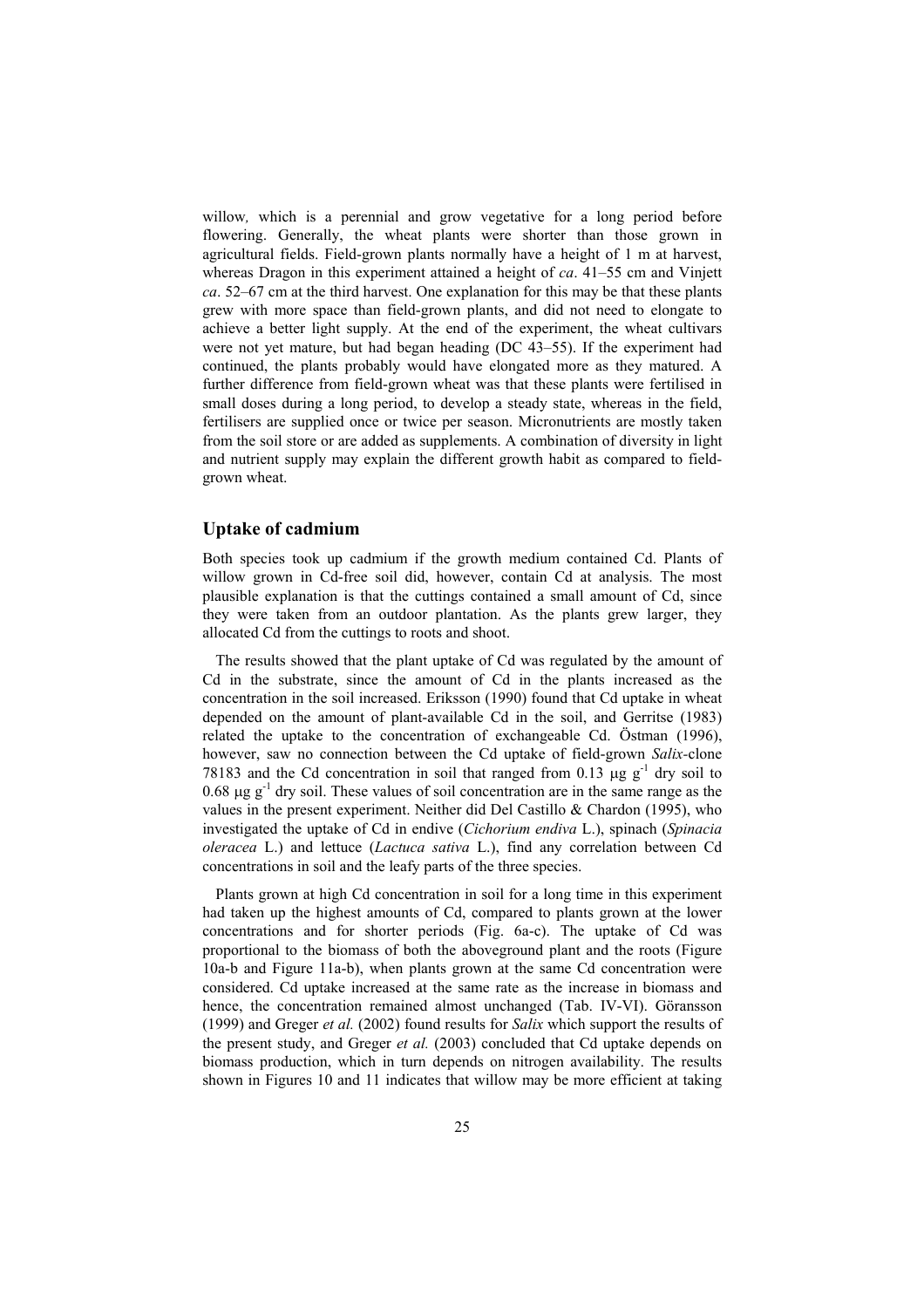up Cd than wheat, since the uptake per unit of biomass was higher for *Salix viminalis*. However, no conclusions on the driving force for the more efficient uptake could be drawn from the results in this study.

The Cd concentration in the soil solution of the 0.40 treatments at the third harvest appeared to be high compared to the concentration in the growth medium in relation to the treatments 0.10 and 0.25  $\mu$ g Cd g<sup>-1</sup> dry soil (Fig 3). This phenomenon should be looked upon in relation to the availability of Cd. Cd may adsorb or dissolve due to soil characteristics. Soil *p*H had probably little impact on this, since it was neutral in all samples of soil solution. There was no organic matter in the substrate that could adsorb Cd, so that aspect of adsorption may be disregarded. However, the binding sites on the substrate particles, *e.g.* vermiculite, may have played an important part in adsorbing or dissolving Cd or both. The concentration in the soil solution may be considered as a Langmuir isotherm (see Background). In the present experiment, there was equilibrium between the concentrations in the soil and in the soil solution in the treatments. An explanation to the higher concentration in the 0.40 treatment might be that there was less vermiculite in the soil of that treatment, and that it may have had a lower CEC, which resulted in another equilibrium constant, and that more Cd ions remained in the soluble phase and contributed to the high concentration in the soil solution.

The disease on the wheat cultivars, caused by the fungus *Drechslera triticirepentis,* led to symptoms such as chlorosis and brown leaf tips, which inhibit photosynthesis. Some of the wheat plants were also infected by *Bipolaris sorokiniana,* which makes the stalk base brown, and after a while fungal hyphae enter the stele and grow down into the root. This may lead to a water and nutrient deficit, and to inhibition of the allocation of carbohydrates to the root. The diseases may have affected the growth and Cd uptake of Dragon, but only a minority of the plants of Vinjett, which may explain why Dragon grew less than Vinjett. This could also be the reason why Dragon had a tendency to take up less Cd than Vinjett, although but it was not shown statistically. Overall, significant results were more easily found for Vinjett than for Dragon, which may be due to the disturbed growth for Dragon.

#### **Allocation**

In the present experiment, the two wheat cultivars stored most of the Cd in the roots. Verkleij & Schat (1990) found that Cd is immobilised in root tissue after uptake, mostly as adsorbed Cd in AFS, where cation exchange and complex binding at the cell wall takes place. The root:shoot ratio of dry matter (Tables II-III) and the root:shoot ratio of the amount of Cd (Tables V-VI) were not identical, showing that the proportions of biomass and the amount of Cd were not the same in the different plant parts. The root:shoot ratios of both biomass and amount of Cd decreased between the first and the third harvest. This may be due to a larger transport of Cd within the plant, to growth of larger shoot and spikes, or both.

The root:shoot ratio of biomass of *S. viminalis* was slightly higher than the root:shoot ratio of the amount of Cd (Tables I & IV), which indicated that the relative allocation of Cd to the shoot was larger than the biomass allocation. At the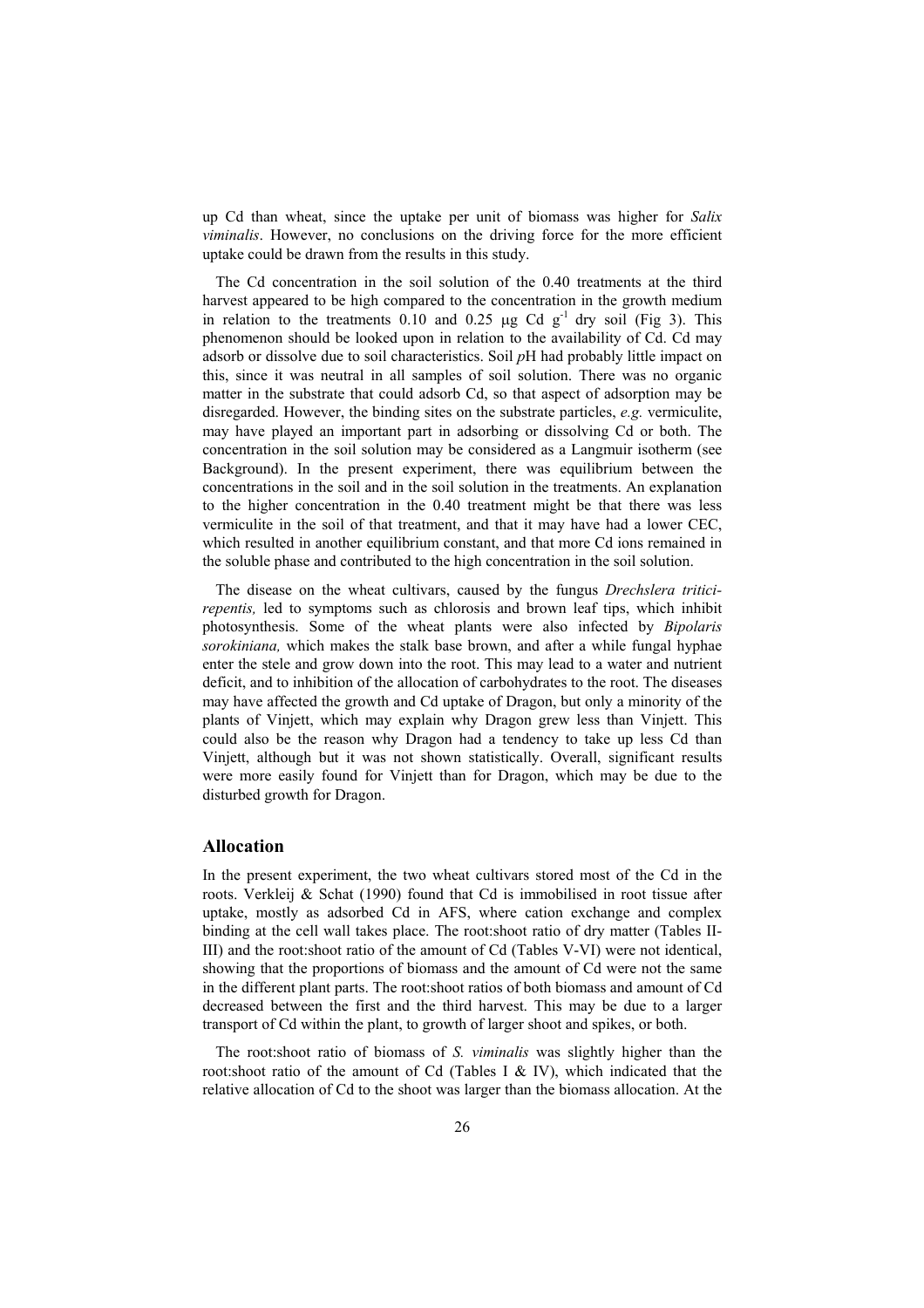third harvest, the amounts of Cd had increased in the shoot compared to the amount in the shoot at first harvest, and indicate an increase in transport of Cd up to the shoot. According to Landberg and Greger (1994), the uptake of Cd in *S. viminalis* clone 78183, compared to other clones of *Salix*, is high to medium, and the transport is low when it is grown in nutrient solution containing 1  $\mu$ M Cd. Those plants were not fully supplied with nutrients, only with N, Ca and Cl, which may have affected uptake in the way that the plants took up any available ions, and may therefore not simulate the normal uptake of Cd. In this experiment the plants were given a full supply of nutrients, which made them grow optimally.

In the present experiment, the amount of Cd in willow was higher in the leaves than in stem or roots. The concentrations were, however, highest in the stems, except for treatment 0.40 at H1 and H3, where the concentrations in the roots were highest. This may be due to the high concentration of available Cd in the soil solution, which the plants took up and stored in the root. Klang-Westin and Perttu (2002) found that the amount of Cd was largest in the stem of 2-year-old plants, while the concentration was higher in the leaves than in the stem. The high amount of Cd in leaves has concerned researchers, because it may lead to redistribution of Cd to the topsoil at leaf-fall (Christensson & Tjell, 1983; Ericson, 1994, Greger & Landberg, 1995). Cd is taken up from the subsoil, and may accumulate in the topsoil, when residual biomass or leaves containing accumulated Cd are decomposed. Soil tillage may contribute to a mixing of Cd in the soil. A subsequent crop may therefore be influenced in its Cd uptake due to the increased amount of Cd in the surface soil layer.

### **Conclusions**

Plants took up Cd to a larger extent at higher concentrations of Cd in the soil and soil solution. Time of growth influenced the total amounts taken up, since plants grown at high concentration for a short time might take up the same amount of Cd as plants grown at low concentration during a long time of period. An increase in total plant or in root biomass increased the uptake of Cd when grown at constant Cd concentrations in the soil.

### **Further research**

Analysis of the remaining treatments may give more results on the correlation between the uptake of Cd and *(a)* the concentration in the soil and soil solution, and *(b)* growth pattern. The question of how time will affect uptake must be explored. Is it a question of how long a period of time for which the plant grows, that affects uptake, or is it an aspect of crop development? Does uptake in wheat remain linear at the end of the growing season, or does it stagnate as the plant matures? More comparative experiments with different crops may show which crop removes the largest amount of Cd during a certain period of time.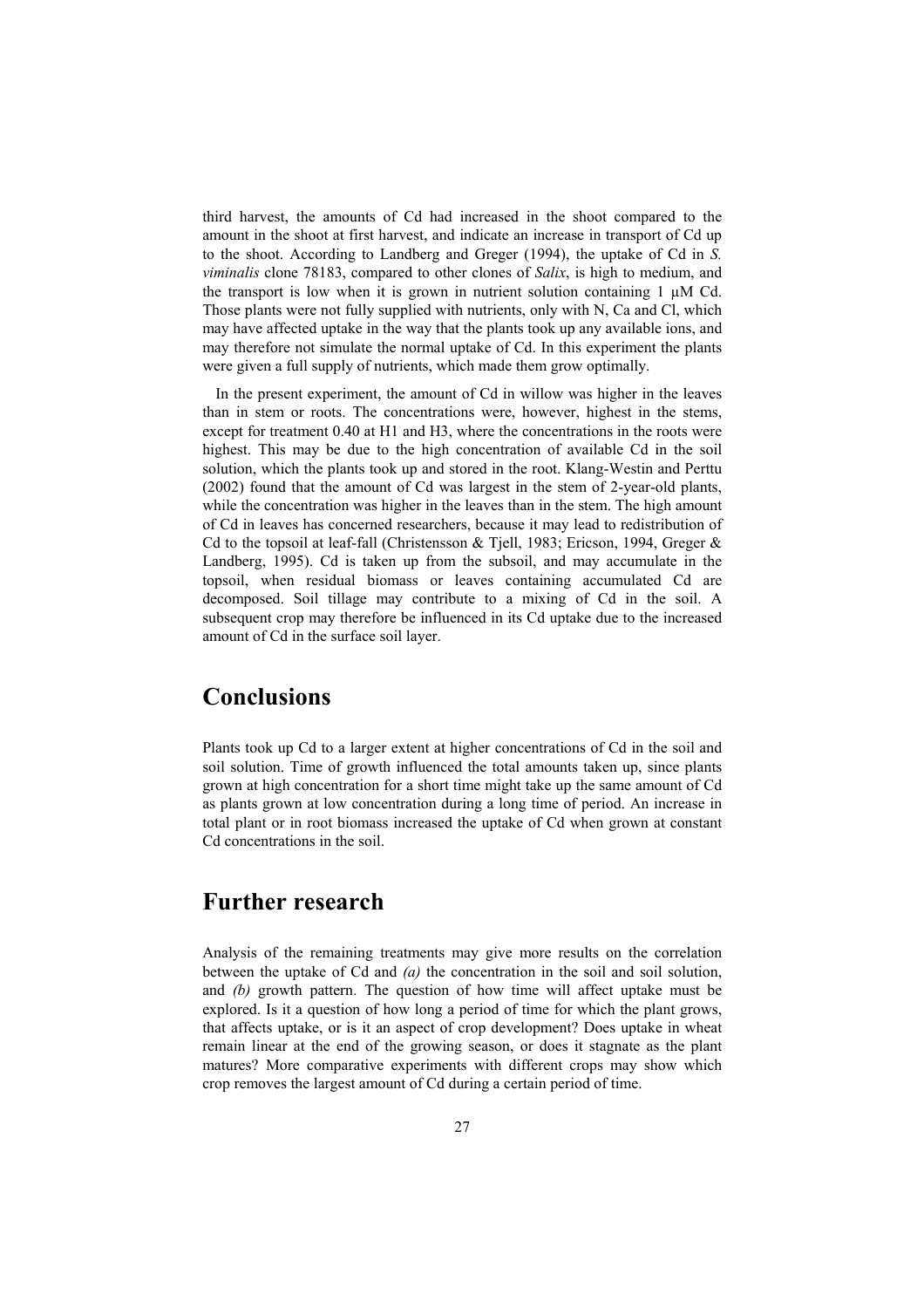### **References**

- Andersson, A. & Bingefors, S. 1985. Trends and annual variations in Cd concentration in grain of winter wheat. *Acta Agriculture Scandinavia, 35*. 339-344.
- Andersson, A., Nilsson, Å. & Håkansson, L. 1991. Metal concentration of the mor layer. *Swedish Environmental Protection Agency*, *Report 3990*. ISBN 91-620-3990-3. ISSN 0282-7298.
- Blombäck, K. 2002. Modellansats för simulering av kadmiumdynamik i Salixodlingar. In: Perttu, K., Eriksson, J., Greger, M., Göransson, A., Blombäck, K., Klang-Westin. E. & Landberg, T. 2002. *Flöden och förråd av kadmium i systemet mark–Salix.* (In Swedish.) In press.
- Cerealia. 2003. Vårt miljöarbete, Råvaror. (In Swedish.) http://www.dominoplaza.com/cerealia2/site.nsf/0/710C6D0DCFFA384AC1256A5C0032 801B?OpenDocument (Accessed 20-Feb-03).
- Cristensson, T.H. & Tjell, J.C. 1983. Interpretation of experimental results on cadmium crop uptake from sewage sludge amended soil. *Processing and Use of Sewage Sludge. Proc. Third International Symposium*. 358-369. Brighton
- Del Castillo, P. & Chardon, W.J. 1995. Uptake of soil cadmium by three field crops and its prediction by a pH-dependent Freundlich sorption model. *Plant and Soil, 171*. 263-266.
- Dickinsson, N.M., Punshon, T., Hodkinson, R.B. & Lepp, N.W. 1994. Metal tolerance and accumulation in willows. In: Aronsson, P. & Perttu, K. Willow vegetation filters for municipal wastewaters and sludges. A biological purification system. *Swedish University of Agricultural Science, Department of Ecology and Environmental research, Section of Short Rotation Forestry, Report, 50*. ISBN 91-576-4916-2. ISSN 0282-6267.
- Ericson, S.O. 1994. *Salix* can remove cadmium from arable land—technical and infrastructural implications. In: Aronsson, P. & Perttu, K. Willow vegetation filters for municipal wastewaters and sludges —A biological purification system. *Swedish University of Agricultural Science, Department of Ecology and Environmental research, Section of Short Rotation Forestry, Report, 50*. ISBN 91-576-4916-2. ISSN 0282-6267.
- Ericson, T. 1995. Growth and shoot: root ratio of seedlings in relation to nutrient availability. *Plant and Soil, 168-169*. 205-214.
- Eriksson, J.E. 1990. Factors influencing adsorption and plant uptake of Cd from agricultural soils. *Swedish University of Agricultural Science, Department of Soil Science, Reports and Dissertations, 4*. ISBN 91-576-4111-0. ISSN 1100-4525.
- Eriksson, J., Andersson, A. & Andersson, R. 1997. Tillståndet i svensk åkermark. *Naturvårdsverket förlag*, *Report 4778*. ISBN 91-620-4778-7. ISSN 0282-7298. (In Swedish with English summary.)
- Eriksson, J., Öborn, I., Jansson, G. & Andersson, A. 1996. Factors Influencing Cd-content in crops. *Swedish Journal of agricultural research, 26*. 125-133.
- European Commission (2001). *Commission Regulation (EC) No 466/2001 of 8 March 2001 setting maximum levels for certain contaminants in foodstuffs. (Text with EEA relevance.)*
- Göranson, A. 1999. Är kadmiumupptaget i *Salix* beroende av biomassatillväxt och/eller vattenflöden? In: Göransson, A. (Ed.) Kadmium i jordbrukssamhället – Ger odling av *Salix* en möjlighet att minska som kadmiumbelastningen? *Swedish University of Agricultural Science, Department of Short Rotation Forestry, Report, 65*. 57-60. ISBN 91-576-5684-3*.* ISSN 1402-6910 (In Swedish.)
- Greger, M., Göransson, A., Klang-Westin, E., Landberg, T. & Perttu, K. 2002. Analys av biomassaproduktionens inverkan på kadmiumupptag och kadmiumbortförsel. In: Perttu, K., Eriksson, J., Greger, M., Göransson, A., Blombäck, K., Klang-Westin. E. & Landberg, T. 2002. Flöden och förråd av kadmium i systemet mark. (In Swedish.) In press.
- Greger, M. & Landberg, T. 1995. Analys av kadmiumhalten i *Salix* relaterat till kadmiumhalten i jorden. *Rapport från Vattenfall Utveckling AB, 1995:9*. ISSN 1100- 5130. (In Swedish.*)*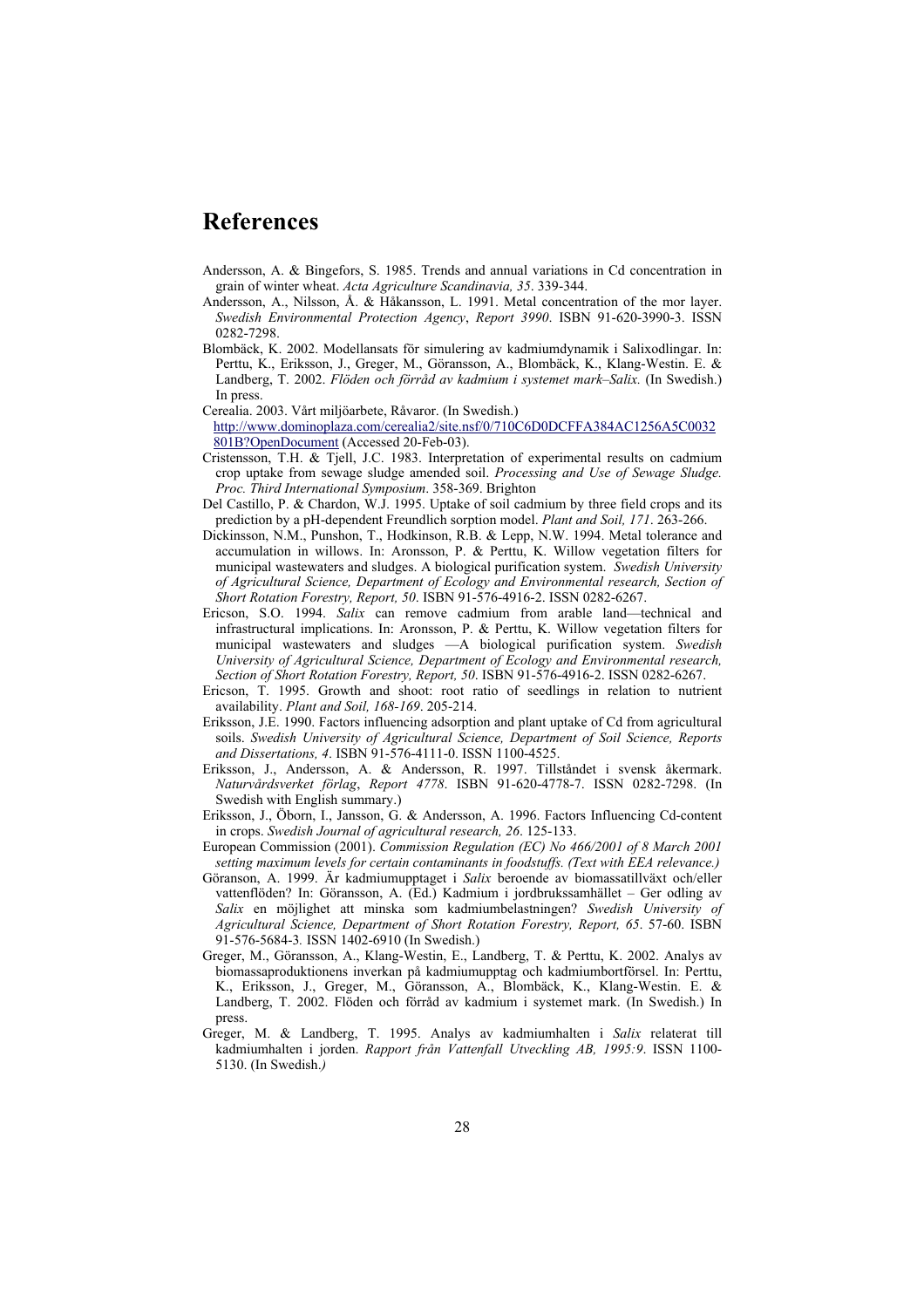- Greger, M. & Landberg, T. 1996. Kadmiumupptag och tolerans hos olika *Salix*kloner, skillnader som möjliggör olika användningsområden. In: Göransson, A. (Ed.) *Salix* som kadmiumfilter. *Swedish University of Agricultural Science, Department of Ecology and Environmental research, Section of Short Rotation Forestry, Report, 55*. 15-28. ISBN 91- 576-5110-8. ISSN 0282-6267. (In Swedish.)
- Greger, M., Landberg, T. & Bengtsson, L. 2003. Cadmium uptake in wheat—influence of nitrogen and nitrogen supplementation. In: Ivarsson, K. & Öborn, I. (Eds). Cadmium from Plough to Plate. Report from Cadmium Seminar on 12 June 2002 in Uppsala, Sweden. *Swedish University of Agricultural Science, Swedish Cadmium Network. Report FOOD 21, 5.* 17. ISBN 91-576-6279-7. ISSN 1650-5611.
- Haghiri, F. 1974. Plant uptake of cadmium as influenced by cation exchange capacity, organic matter, zinc and soil temperature. *Journal of Environmental Quality 3,* 180-183.
- Hardiman, R.T. & Jacoby, B. 1984. Adsorption and translocation of Cd in bush bean (*Phaseolus vulgaris*). *Physiologia Plantarum, 61*. 670-674.
- Hydroagri. 2003. Vårt miljöprogram—Vill du veta mer http://www.hydroagri.se/. (Accessed 18-Mar-03). (In Swedish.)
- Ingestad, T. & Lund, A-B. 1986. Theory and Techniques for Steady State Mineral Nutrition and Growth of Plants. *Scandinavian Journal of Forest Research, 1*. 439-453.
- Kabata-Pendias, A. & Pendias, H. 1992. *Trace elements in soils and plant.* 2nd ed . CRC Press inc., Boca Raton, FL, USA. 365p.
- Klang-Westin, E. & Perttu, K. 2002. Effects of nutrient supply and soil cadmium concentration on cadmium removal by willow. *Biomass and Bioenergy, 6.* 415-426
- Koeppe, D.E. 1977. The uptake, disrtibution and effect of cadmium and lead in plants. *The Science of The Total Environment, 7*. 197-206.
- Landberg, T. & Greger, M. 1994. Can heavy metal tolerant clones of *Salix* be used as vegetation filters on heavy metal contaminated land? In: Aronsson, P. & Perttu, K. Willow vegetation filters for municipal wastewaters and sludges —A biological purification system. *Swedish University of Agricultural Science, Department of Ecology and Environmental research, Section of Short Rotation Forestry, Report, 50*. ISBN 91- 576-4916-2. ISSN 0282-6267.
- Lantbrukarnas Riksförbund. 2003. *Säkert kretslopp av växtnäring mellan stad och land.* http://www.lrf.se/miljo/svenskamodellen/miljohansyn.htm#vaxtnaring . (Accessed 04- Feb-03). (In Swedish.)
- Larcher, W. 1995. *Physiological Plant ecology: ecophysiology and stress physiology of function groups*. 3rd edition. Springer. Berlin. 506 pp. ISBN 3-540-58116-2.
- Levi-Minzi, R., Soldatini, G.F. & Riffaldi, R. 1976. Cadmium adsorption by soils. *Journal of Soil Science 27,* 10-15.
- Marschner, H. 1995. *Mineral Nutrition of Higher Plants*. 2nd edition. Academic Press. London. 889 pp.
- McBride, M.B. 1995. Toxic and accumulation from agricultural use of sludge: Are USEPA regulations protective? *Journal of Environmental Quality 24*. 5-18.
- Mengel, K. & Kirkby, E A. 1982. *Principles of Plant Nutrition.* 3rd edition. International Potash Institute. Worblaufen-Bern. 655 pp.
- Ministry of Social Affairs, Public Health and the Environment. 1999. Risk assessment— Cadmium oxide. Part 1. *Belgian Federal Department of the Environment. Brussels.*
- Nationalencykopledin. 1993a. *Kadmium, volym 10*. 326-327. Höganäs. (In Swedish.)
- Nationalencykopledin. 1993b. *Langmuir adsorptionsisoterm*, *volym12*. 111. Höganäs. (In Swedish.)
- Naturvårdsverket. 2001. *Naturvårdsverketsföreskrift SNFS 2001:5. Ändring i kungörelse SNFS 1994:2.* (In Swedish.)
- Öborn, I., Janson, G. & Johnsson, L. 1995. A field study on the influence of soil pH on trace elements levels in Spring wheat (*Triticum aestivum*), potatoes (*Solanum tuberosum*) and carrots (*Daucus carota*). *Water Air and Soil Pollution, 85*. 835-840.
- Östman, G. 1996. *Salix* förmåga att ta upp kadmium—en fältstudie. *Swedish University of Agricultural Science, Department of Ecology and Environmental research, Section of Short Rotation Forestry, Report, 55*. 71-73. ISSN 0282-6267. ISBN 91-576-5110-8*.* (In Swedish.)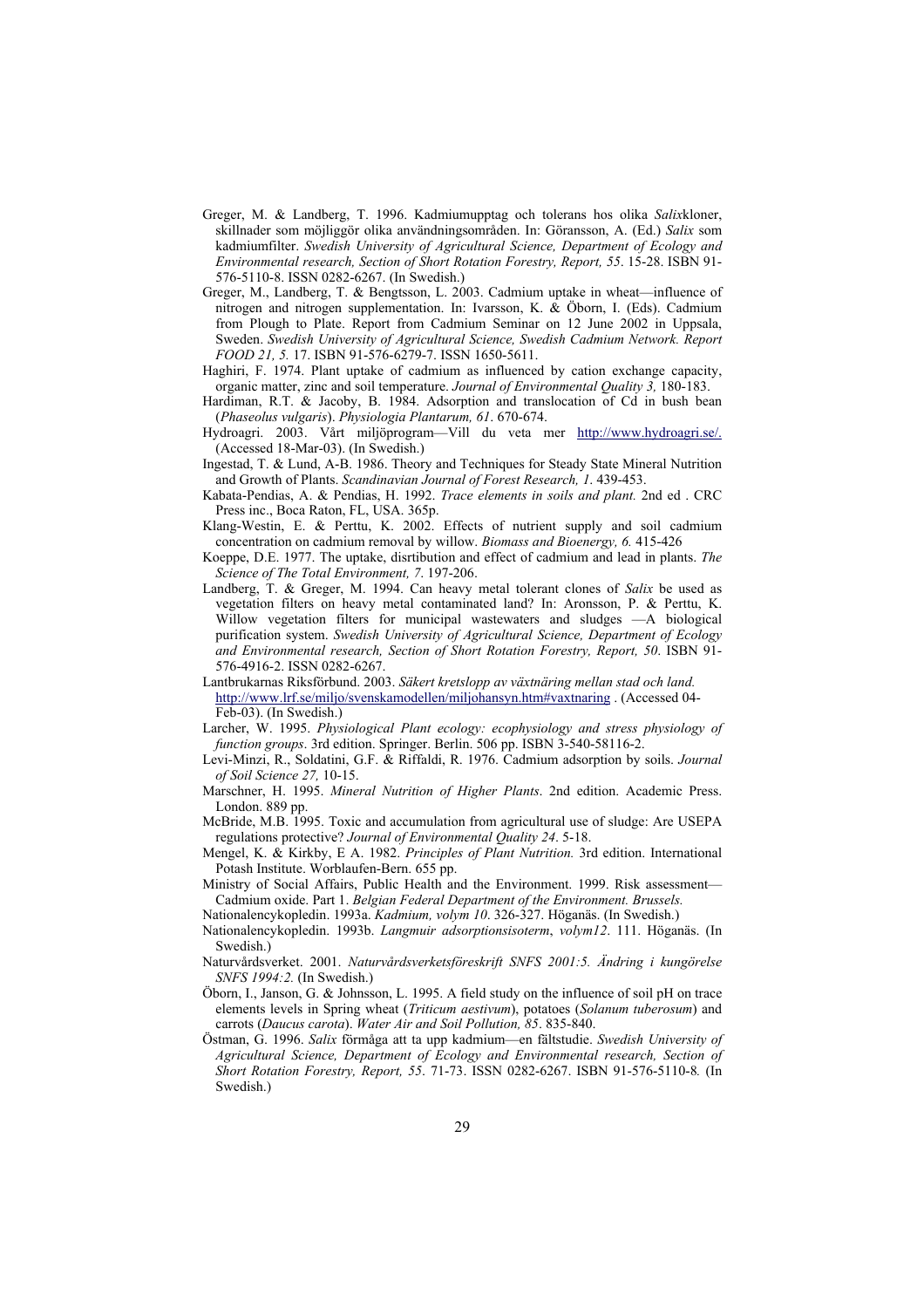- Palm, V. 1996. Modellering av kadmiumupptag i *Salix*. In: Göransson, A. (Ed.) *Salix* som kadmiumfilter. *Swedish University of Agricultural Science, Department of Ecology and Environmental research, Section of Short Rotation Forestry, Report, 55*. 71-73. ISSN 0282-6267. ISBN 91-576-5110-8*.* (In Swedish.)
- Salisbury, F.B. & Ross, C.W. 1992. *Plant Physiology*. 4th edition. Wadsworth. Belmont, CA. 682 pp.
- SAS Institute Inc. 1987. *SAS/STAT™ guide for Personal Computers.* Version 6th edition. SAS Institute Inc. Cary, NC. 1028 pp.
- Singh, B.R. & McLaughlin, M.L. 1999. Cadmium in Soils and Plants. In: McLaughlin, M.L. & Singh, B.R. (Eds.). *Cadmium in Soils and Plants.* Kluwer Academic Press. Dordrecht, The Netherlands. 271 pp.
- Svenskt Sigill. 2003. Bakgrundsinformation. http://www.svensktsigill.com. (Accessed 04- Feb-03). (In Swedish.)
- Taiz, L. & Zeiger, E. 1998. *Plant Physiology*. 2nd edition. Sinauer Associates. Sunderland, MA. 792 pp.
- Verkleij, J.A.C. & Schat, H. 1990. Mechanisms of metal tolerance in higher plants, pp. 179- 191. In: Shaw, A.J. (ed). *Heavy Metal Tolerance in Plants; Evolutionary Aspects.* CRC Press, Inc., Boca Raton, FL. 355 pp.
- Verwijst, T. 1996. Cyclic and progressive changes in short-rotation willow coppice systems. *Biomass and Bioenergy 2*. 161-165.
- Zadoks, J.C., Chang, T.T & Konzak, C.F. 1974. A decimal code for the growth stages of cereals. *Weed Research, 14*. 415-421.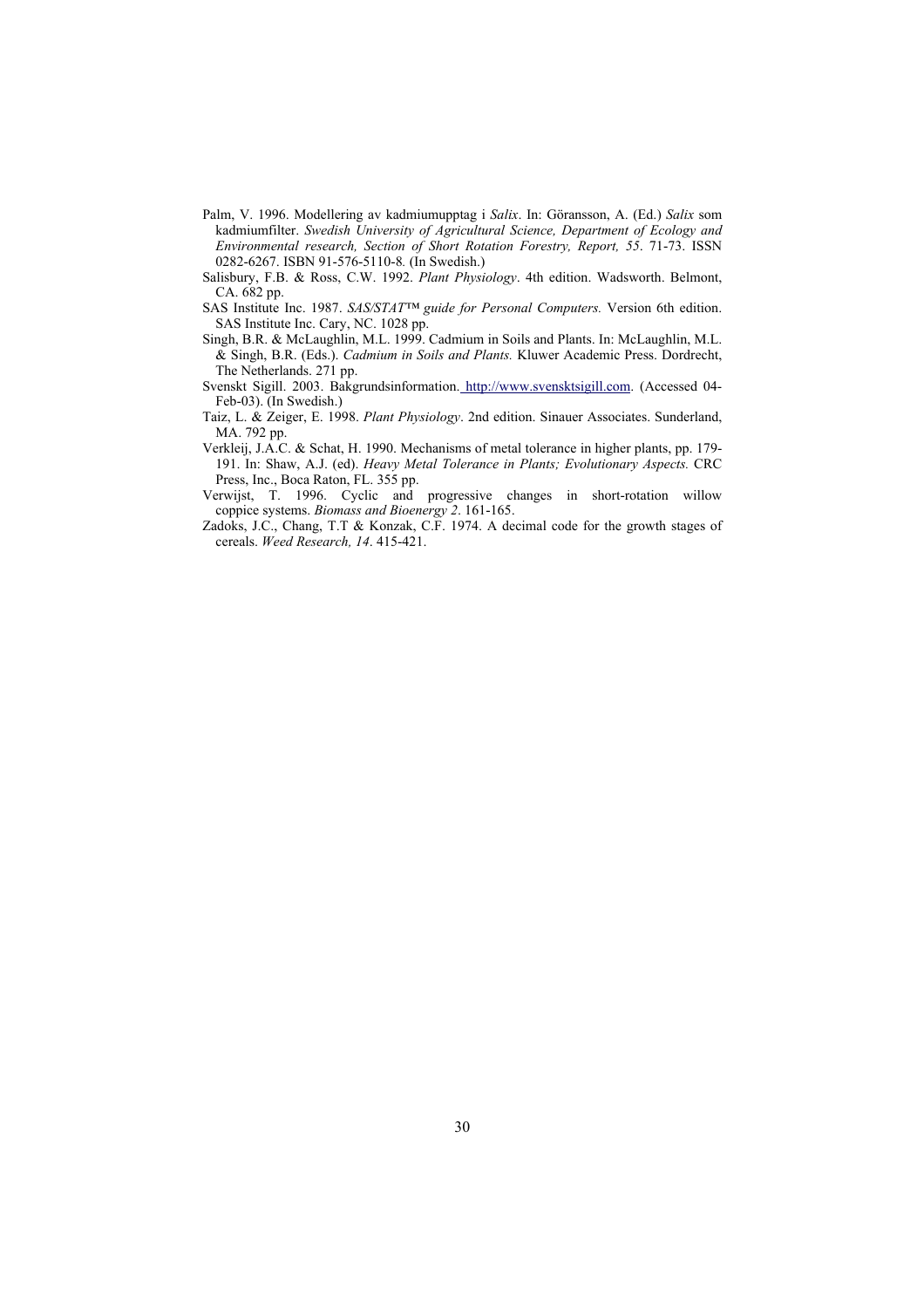# **Acknowledgements**

This work was financed by the union Agrifack (Foundation of Axel Adler) and The Royal Swedish Academy of Agriculture and Forestry (KSLA).

The author wishes to thank:

• The supervisors Dr Karin Blombäck, Dep. of Soil Sciences, and Dr. Anders Göransson, Dep. of Production Ecology, for their knowledge and inspiration during the process;

• Ingrid Öborn, Dep. of Soil Sciences, for acting as examiner;

• Monika Kähr for your expertise and helping out with cultivation and harvest of the plants;

- Eira Casenberg for support and analyses of the samples;
- Jeremy Flower-Ellis for helping with language and layout;

• Staff at SPEK (Department for Production Ecology) and Department of Soil Sciences for their scientific and social support;

• Niclas and Torgny for everything.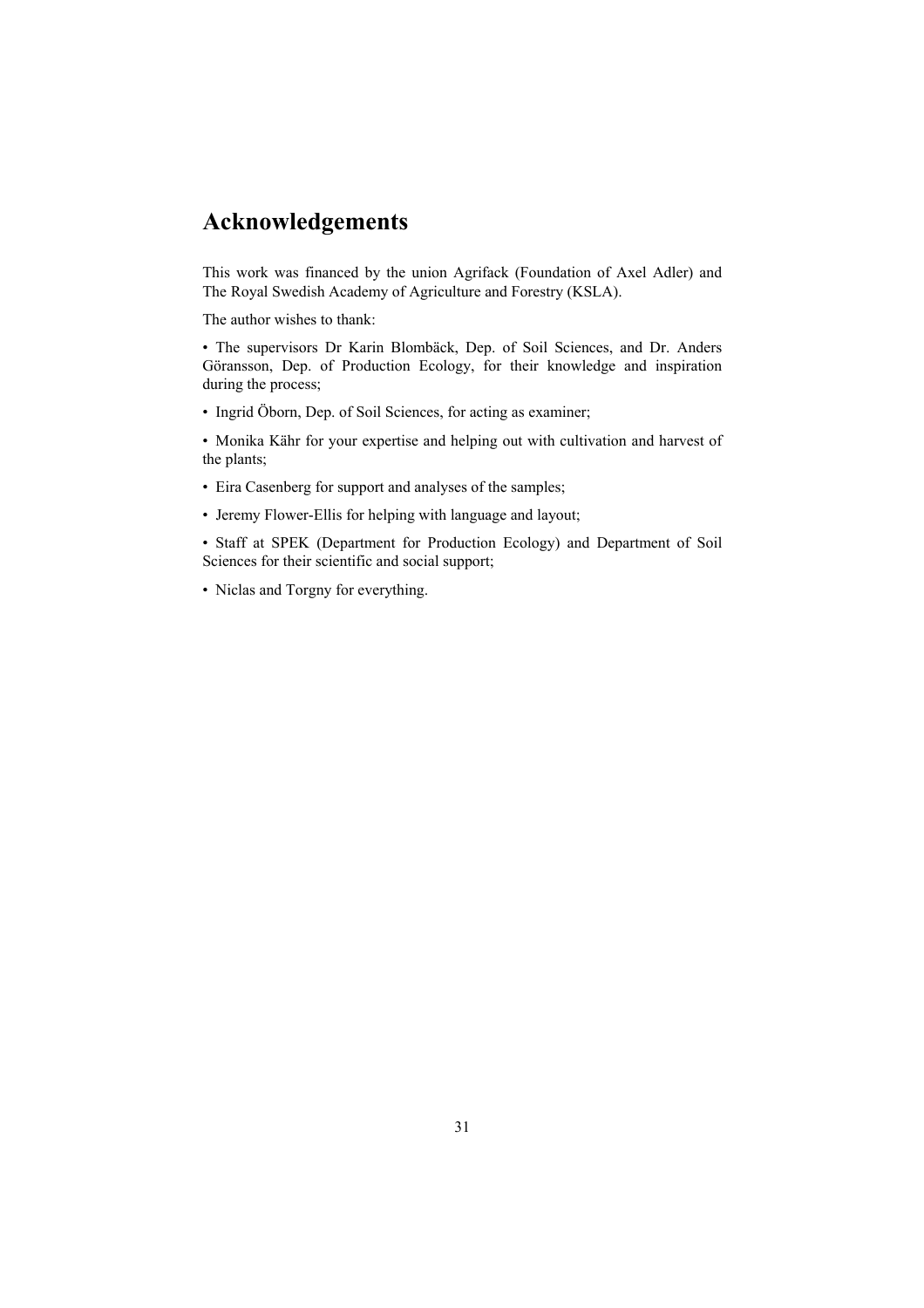# **Appendix**

Table I. *Average results of biomass growth from the harvests of Salix viminalis grown in four Cd treatments; 0.00, 0.10, 0.25 and 0.40*  $\mu$ *g g<sup>-1</sup> dry soil. Plt = plant, St = stem, L = leaves, Rt = root, DM = dry matter, Rt/(St+L) = root shoot index, Rt lgth (m) = root length and % of added N = N found in plant in percentage of added* 

| Treatment       | Harvest 1 |                          |                          |                          |                          | Harvest 2                |      |                          | Harvest 3 |                              |       |      |
|-----------------|-----------|--------------------------|--------------------------|--------------------------|--------------------------|--------------------------|------|--------------------------|-----------|------------------------------|-------|------|
|                 | 0.00      | 0.10                     | 0.25                     | 0.40                     | 0.00                     | 0.10                     | 0.25 | 0.40                     | 0.00      | 0.10                         | 0.25  | 0.40 |
| Plt $DM(g)$     | 0.81      | 0.73                     | 0.76                     | 0.82                     | 1.46                     | 1.46                     | 1.39 | 1.28                     | 2.56      | 2.47                         | 2.39  | 2.39 |
| St DM $(g)$     | 0.15      | 0.13                     | 0.14                     | 0.14                     | 0.32                     | 0.31                     | 0.30 | 0.24                     | 0.64      | 0.61                         | 0.57  | 0.61 |
| L DM $(g)$      | 0.46      | 0.41                     | 0.44                     | 0.46                     | 0.74                     | 0.75                     | 0.71 | 0.70                     | 1.24      | 1.21                         | 1 2.1 | 1 23 |
| Rt DM(g)        | 0.20      | 0.19                     | 0.19                     | 0.21                     | 0.41                     | 0.40                     | 0.35 | 0.33                     | 0.90      | 0.65                         | 0.60  | 0.55 |
| $Rt/(St+L)$     | 0.32      | 0.35                     | 0.30                     | 0.35                     | 0.38                     | 0.37                     | 0.34 | 0.35                     | 0.36      | 0.36                         | 0.34  | 0.30 |
| $Rt$ lgth $(m)$ |           | $\overline{\phantom{a}}$ | 24.8                     | $\overline{\phantom{a}}$ | $\overline{\phantom{0}}$ | $\overline{\phantom{a}}$ | 47.1 | $\overline{\phantom{a}}$ |           | $\qquad \qquad \blacksquare$ | 67.7  |      |
| $%$ added N     |           | 95.7                     | $\overline{\phantom{a}}$ | 100                      | ٠                        |                          |      | $\overline{\phantom{a}}$ | 70.8      | 68.3                         | 68.9  | 61.7 |

Table II. *Average results of biomass growth from the harvests of spring wheat cultivar Dragon grown in four Cd treatments; 0.00, 0.10, 0.25 and 0.40*  $\mu$ *g g<sup>-1</sup> dry soil. Plt = plant,*  $Sh = shoot, Rt = root, DM = dry matter, Rt/Sh = root shoot index, Rt get$   $f = root length$ and % of added  $N =$  nitrogen found in plant in percentage of added

| Treatment       | Harvest 1 |                          |                |                          | Harvest 2 |                          |      | Harvest 3                |      |      |      |      |
|-----------------|-----------|--------------------------|----------------|--------------------------|-----------|--------------------------|------|--------------------------|------|------|------|------|
|                 | 0.00      | 0.10                     | 0.25           | 0.40                     | 0.00      | 0.10                     | 0.25 | 0.40                     | 0.00 | 0.10 | 0.25 | 0.40 |
| Plt $DM(g)$     | 0.62      | 0.63                     | 0.66           | 0.55                     | 1.54      | 1.21                     | 1.38 | 1.55                     | 3.72 | 3.61 | 3.44 | 3.43 |
| Sh DM(g)        | 0.33      | 0.38                     | 0.38           | 0.30                     | 0.97      | 0.80                     | 0.93 | 0.93                     | 2.65 | 2.63 | 2.62 | 2.49 |
| $Rt$ DM $(q)$   | 0.29      | 0.25                     | 0.29           | 0.26                     | 0.57      | 0.41                     | 0.45 | 0.62                     | 1.07 | 0.98 | 0.83 | 0.94 |
| Rt/Sh           | 0.87      | 0.67                     | 0.76           | 0.84                     | 0.59      | 0.51                     | 0.48 | 0.67                     | 0.40 | 0.37 | 0.32 | 0.38 |
| $Rt$ lgth $(m)$ |           | $\overline{\phantom{a}}$ | 27.6           | $\overline{\phantom{0}}$ |           | $\overline{\phantom{a}}$ | 47.4 | $\overline{\phantom{0}}$ |      |      | 99.2 |      |
| $%$ added N     | ۰         | 32.8                     | $\blacksquare$ | 35.8                     | ٠         |                          |      | ۰                        | 66.8 | 66.3 | 61.6 | 62.7 |

Table III. *Average results of biomass growth from the harvests of spring wheat cultivar Vinjett grown in four Cd treatments;* 0.00, 0.10, 0.25 and 0.40  $\mu$ g g<sup>-1</sup> dry soil. Plt = plant, *Sh = shoot, Rt = root, DM = dry matter, Rt/Sh = root shoot index, Rt lgth (m) = root length and % of added N = nitrogen found in plant in percentage of added* 

| Treatment       | Harvest 1 |      |                          |      |                | Harvest 2 |      |                          | Harvest 3 |      |      |      |
|-----------------|-----------|------|--------------------------|------|----------------|-----------|------|--------------------------|-----------|------|------|------|
|                 | 0.00      | 0.10 | 0.25                     | 0.40 | 0.00           | 0.10      | 0.25 | 0.40                     | 0.00      | 0.10 | 0.25 | 0.40 |
| Plt $DM(g)$     | 0.73      | 0.63 | 0.70                     | 0.78 | 1.80           | 1.77      | 1.85 | 1.96                     | 3.48      | 3.53 | 4.02 | 4.47 |
| Sh DM(g)        | 0.42      | 0.38 | 0.43                     | 0.44 | 1.10           | 1.14      | 1.27 | 1.21                     | 2.58      | 2.54 | 3.08 | 3.21 |
| Rt DM(g)        | 0.31      | 0.25 | 0.27                     | 0.34 | 0.70           | 0.62      | 0.58 | 0.75                     | 0.90      | 0.99 | 0.94 | 1.27 |
| Rt/Sh           | 0.74      | 0.67 | 0.64                     | 0.78 | 0.63           | 0.54      | 0.46 | 0.62                     | 0.35      | 0.39 | 0.31 | 0.39 |
| $Rt$ lgth $(m)$ |           | ۰    | 29.7                     | ۰    |                | $\sim$    | 54.6 | $\overline{\phantom{a}}$ |           |      | 108  |      |
| $%$ added N     |           | 47.8 | $\overline{\phantom{a}}$ | 62.7 | $\blacksquare$ |           |      | $\overline{\phantom{0}}$ | 62.5      | 61.0 | 65.1 | 69.9 |